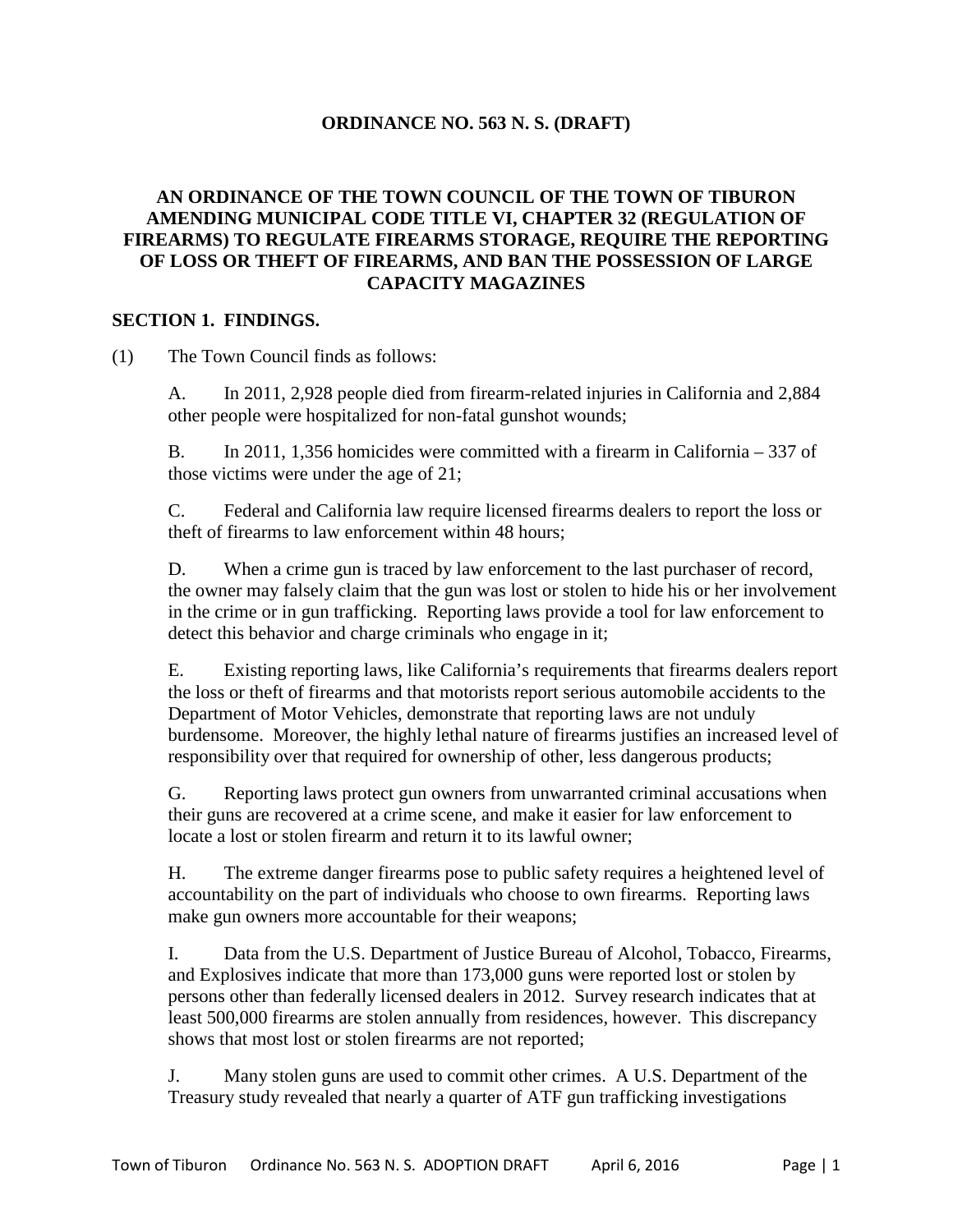involved stolen firearms and were associated with over 11,000 trafficked firearms – including 10 percent of the investigations which involved guns stolen from residences;

K. Neither federal nor California law contains any requirement that firearm owners report lost or stolen firearms;

L. Several local governments in California already require the reporting of lost or stolen firearms, including San Francisco, Sacramento, Oakland, Berkeley, Los Angeles, West Hollywood, Thousand Oaks, Simi Valley and Port Hueneme. Local ordinances often serve as catalysts for statewide policies;

M. Laws requiring the reporting of lost and stolen firearms are associated with a reduction in gun trafficking. One study found that states without mandatory lost or stolen reporting laws export two and a half times more crime guns across state lines than jurisdictions with such laws;

N. In International Association of Chiefs of Police (IACP), *Taking a Stand: Reducing Gun Violence in Our Communities* 16, p. 22 (Sept. 2007), The International Association of Chiefs of Police states, "law enforcement's early awareness of every lost and stolen gun will enhance their ability to recover those guns and reduce gun violence." The report recommends that state and local governments mandate reporting of lost or stolen firearms;

O. Having a loaded or unlocked gun in the home is associated with an increased risk of gun-related injury and death.

1. A firearm stored loaded or unlocked increases the risk of an accidental shooting.

2. All United States case control studies (12 to date) have found that people who die by suicide are more likely to have lived in a home with a gun than similar people who did not die by suicide. Studies have also shown that the risk of suicide increases in homes where guns are kept loaded or unlocked.

3. A 2007 study compared the 40 million people who live in the states with the lowest firearm prevalence (Hawaii, Massachusetts, Rhode Island, New Hampshire, Connecticut, and New York) to about the same number living in the states with the highest firearm prevalence (Wyoming, South Dakota, Alaska, West Virginia, Montana, Arkansas, Mississippi, Iowa, North Dakota, Alabama, Kentucky, Wisconsin, Louisiana, Tennessee, and Utah). Although non-firearm suicides were about equal in the two groups, total suicides were almost twice as high in the high-gun states.

P. Children are particularly at risk of injury and death, or causing injury and death, when they can access guns in their own homes or homes that they visit.

1. The authors of a 2005 study found that an estimated 1.69 million children age 18 and under are living in households with loaded and unlocked firearms. Many young children, including children as young as three years old, are strong enough to fire handguns.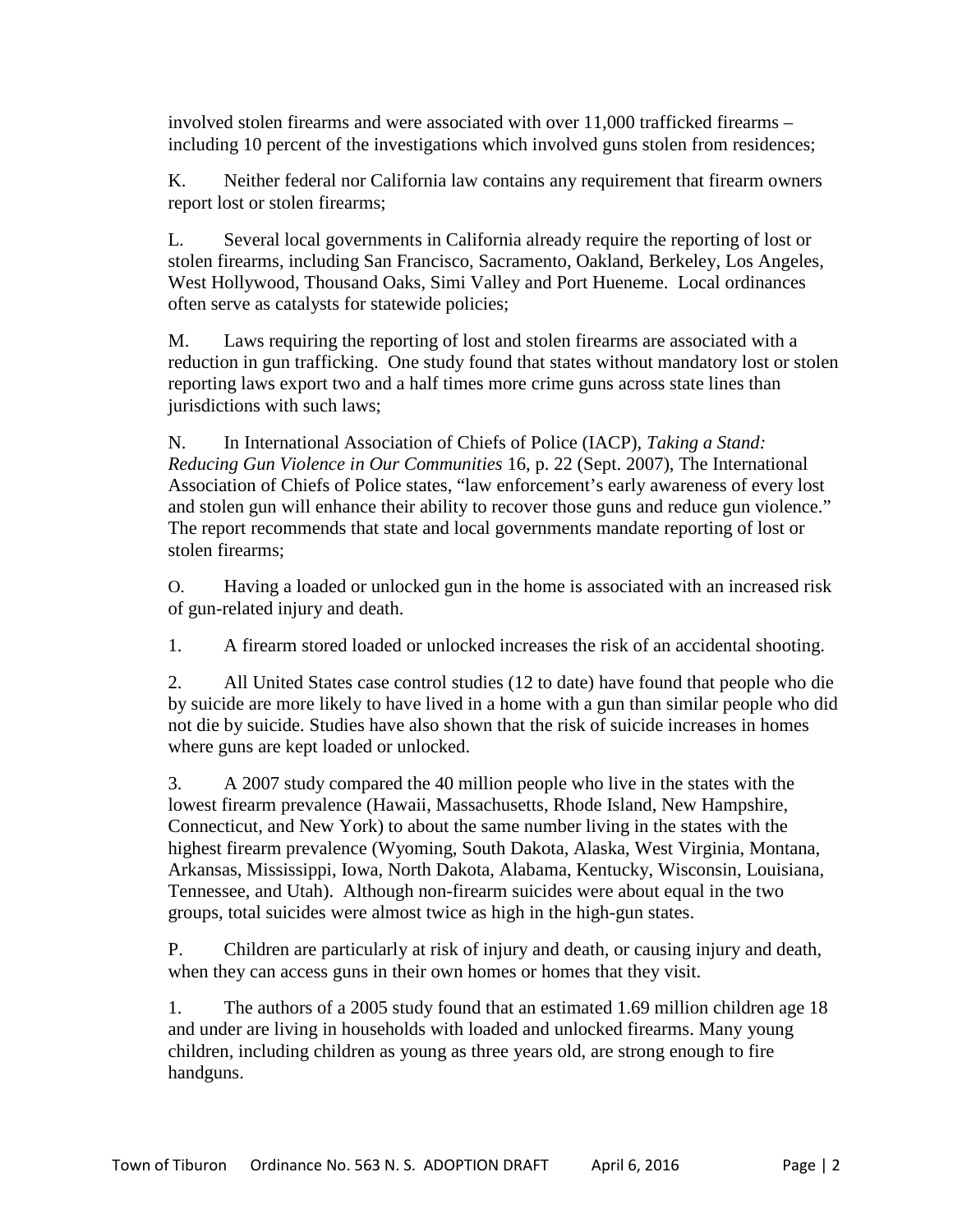2. A significant majority of the guns used in youth suicide attempts and unintentional injuries were stored in the residence of the victim, a relative, or a friend. Of youths who died by firearm suicide, the vast majority used a family member's gun, usually a parent's. And more than two thirds of school shooters obtained their gun(s) from their own home or that of a relative.

3. Quick access to loaded firearms heightens the risk that a young person's impulsive decision to commit suicide will be carried out without reflection or seeking help, and that the impulsive attempt will be fatal. One third of youths who died by suicide had faced a crisis within the previous 24 hours. Among people who nearly died in a suicide attempt, almost a quarter indicated that fewer than five minutes had passed between deciding on suicide and making the attempt. While fewer than 10 percent of suicide attempts by other means are fatal, at least 85 percent of firearm suicide attempts end in death.

Q. Guns kept in the home are most often used in suicides and against family and friends rather than in self-defense.

1. Guns kept in a home are more likely to be involved in an unintentional shooting, criminal assault, or suicide attempt than to kill or injure in self-defense.

2. Only one in ten firearm homicides in the shooter's home is considered justifiable, meaning the shooter was not the assailant. Of every ten firearm homicide victims killed at the shooter's residence, six were intimate partners or family members of the shooter, three were friends or acquaintances of the shooter, and only one was a stranger to the shooter.

R. Applying trigger locks or using lock boxes when storing firearms in the home reduces the risk of firearm injury and death.

1. Keeping a firearm locked when it is not being carried ensures that it cannot be accessed and used by others without the owner's knowledge or permission. This simple measure significantly decreases the risk that the gun will be used to commit suicide, homicide, or inflict injury, whether intentionally or unintentionally.

2. Safe storage measures have a demonstrated protective effect in homes with children and teenagers where guns are stored.

S. There is a wide consensus among medical professionals, police chiefs, gun control advocates and gun rights groups that applying trigger locks or using lock boxes to store unsupervised guns in the home promotes health and safety.

1. The International Association of Chiefs of Police recommends that state and local governments mandate safe storage of firearms.

2. The American Academy of Pediatrics recommends that if families must have firearms in their homes, the firearms should be stored locked, unloaded, and separate from locked ammunition.

3. Both gun control and gun rights advocates endorse the use of locking devices when storing guns to ensure that unauthorized or untrained persons cannot use the gun to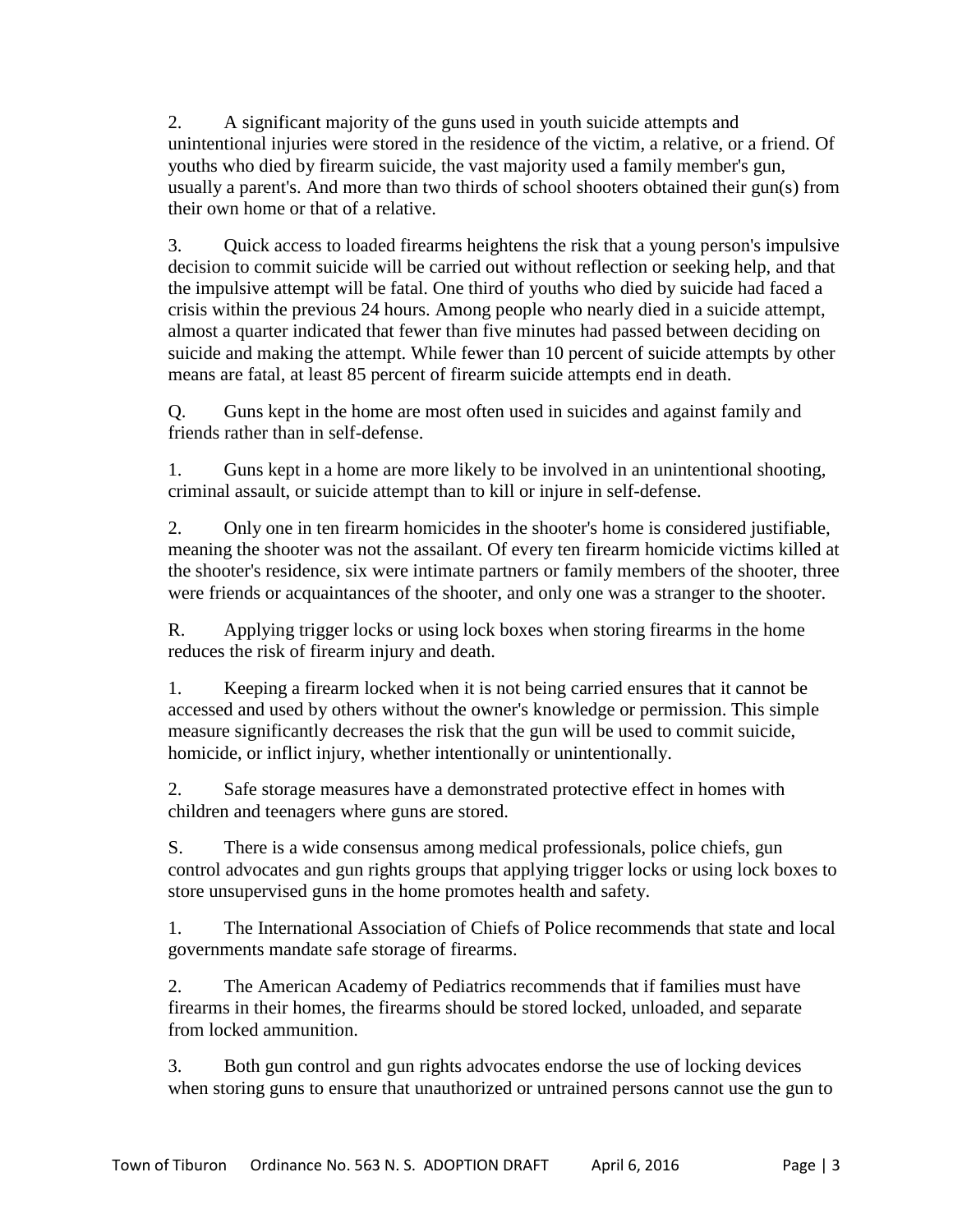inflict injury or death. For example, the National Rifle Association's Home Firearm Safety Handbook, developed and used as part of the National Rifle Association (NRA) Basic Firearm Training Program, emphasizes that there is one general rule that must be applied under all conditions: "Store guns so they are not accessible to untrained or unauthorized persons." The NRA Guide To The Basics Of Personal Protection In The Home further explains that "all storage methods designed to prevent unauthorized access utilize some sort of locking method."

T. Requiring stored unsupervised firearms to be secured with trigger locks or in a locked container does not substantially burden the right or ability to use firearms for selfdefense in the home.

1. The locking requirements apply only to handguns that are not being carried. Gun owners and adults over 18 may carry loaded and unlocked handguns in the home at any time. The safe storage requirements also permit owners who wish to do so to store their handguns fully loaded.

2. Gun security does not preclude quick access. For example, affordable lockboxes using Simplex-type locks, which pop open immediately when several keys or push buttons are touched in a preset sequence, are widely available. Users report that they can retrieve a loaded weapon in just two to three seconds, and that the locks are also easy to open in the dark. The NRA describes this type of lockbox as providing "a good combination of security and quick access." Some lockboxes also feature biometric locks, which provide immediate access when they scan the owner's fingerprint.

3. Portable lockboxes can store loaded weapons such that they are always within easy reach on counters, tables or nightstands. Such safely stored weapons are more quickly and easily retrieved for use in self-defense than unlocked guns that have been hidden away in seldom-used locations.

U. Large capacity magazines, some of which can hold up to 100 rounds of ammunition, significantly increase a shooter's ability to injure and kill large numbers of people quickly because they enable the shooter to fire repeatedly without needing to reload. The time required to reload can be critical in enabling victims to escape and law enforcement or others to intervene;

V. Magazines with a capacity of more than 10 rounds of ammunition are generally considered to be "large capacity" magazines, although the statutory definitions vary. While large capacity magazines are typically associated with semi-automatic assault weapons or machine guns, such devices are generally available for any semi-automatic firearm that accepts a detachable magazine;

W. Large capacity ammunition magazines are the common thread uniting all of the high-profile mass shootings in America. In Newtown, Connecticut, the shooter equipped his assault weapon with 30-round magazines, which enabled him to fire 154 rounds in less than five minutes. The gunman in Tucson in 2011 used a handgun equipped with a 33-round magazine, and was only tackled when he stopped to reload his weapon;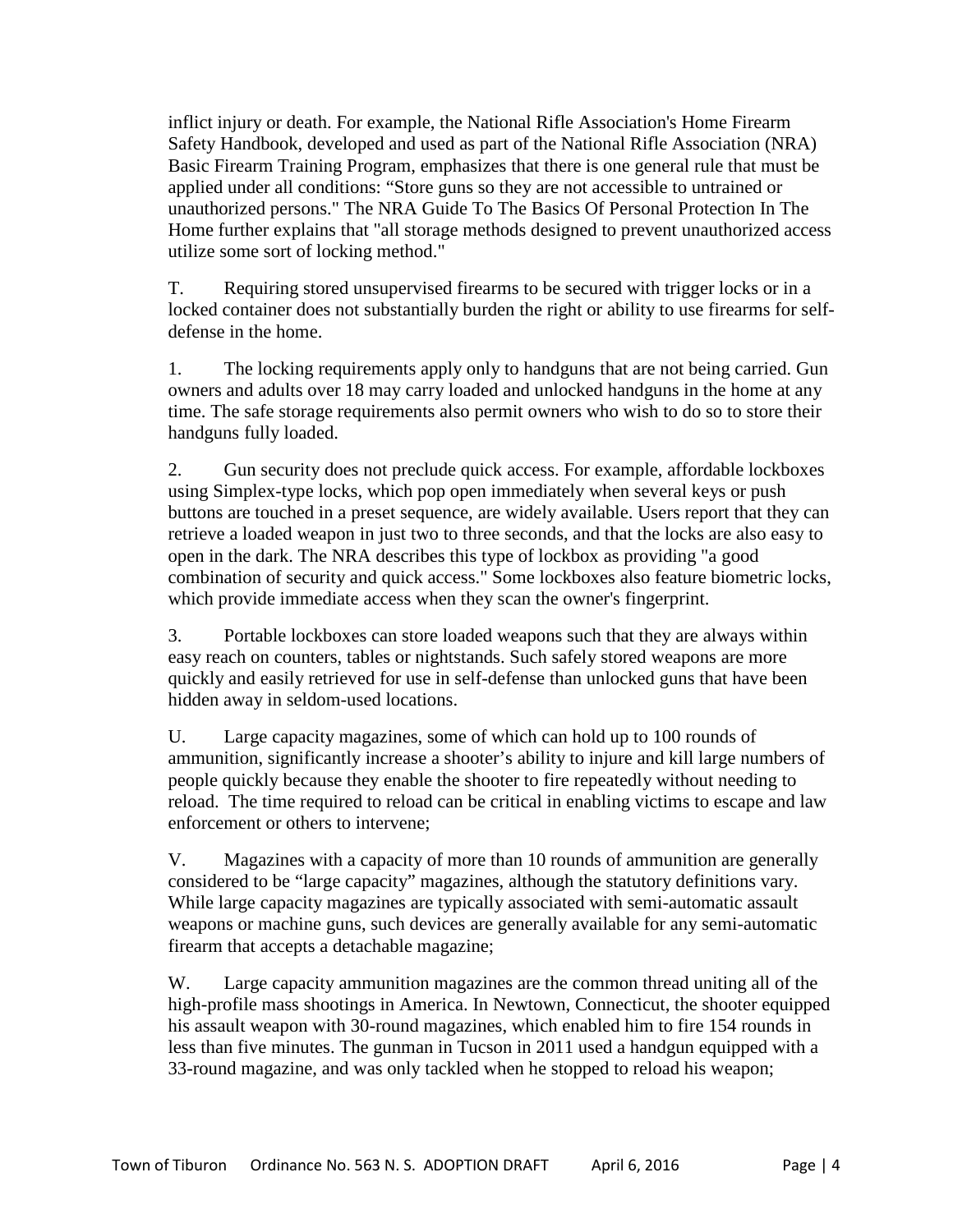X. Large capacity magazines were also used in the assault weapons massacres in Aurora, Columbine, Fort Hood, and at 101 California Street in San Francisco. Moreover, the shooter who killed 67 people at a summer camp in Norway in 2011 stated in his written manifesto that he purchased 30-round ammunition magazines via mail order from a dealer in the United States;

Y. A review of 62 mass shootings between 1982 and 2012 by Mother Jones magazine found that large capacity ammunition magazines were recovered in fifty percent of them. A review of mass shootings between January 2009 and January 2013 by Mayors Against Illegal Guns found that incidents where assault weapons or large capacity ammunition magazines were used resulted in 135% more people shot and 57% more killed, compared to other mass shootings;

Z. Large capacity magazines are a relatively new phenomenon. Prior to the 1980s, the most popular handgun design was the revolver, but, during the 1980s, the firearms industry shifted design and marketing toward high-capacity semiautomatic pistols. In 1980, semiautomatic pistols accounted for only 32% of the 2.3 million handguns produced in America. By 2008, however, such pistols accounted for 76% of the 1.8 million handguns produced that year;

AA. Bans on large capacity ammunition magazines are often adopted in concert with bans on assault weapons. However, large capacity ammunition magazine bans reduce the capacity, and thus the potential lethality, of any firearm that can accept a large capacity ammunition magazine, including a firearm that is not an assault weapon. Crime data also suggests that a ban on large capacity magazines would have a greater impact on gun crime than a ban on assault weapons alone;

BB. Polling consistently shows that a strong majority of Americans support laws banning large capacity ammunition magazines. In a 2012 survey for CNN, 62% of those polled supported such laws;

CC. In 1994, in recognition of the dangers posed by these devices, Congress adopted a law prohibiting the transfer and possession of large capacity magazines as part of the federal assault weapon ban. (Violent Crime Control and Law Enforcement Act of 1994, P.L. 103-322, codified at: 18 U.S.C. §§ 921(a)(31), 922(w)(1), (2).) That law was enacted with a sunset clause, however, providing for its expiration after ten years. Despite overwhelming public support for the law, Congress allowed the federal ban to expire on September 13, 2004;

DD. A researcher hired by the U.S. Department of Justice to analyze the effect of the 1994 federal ban on assault weapons (AWs) and large capacity magazines (LCMs) found that, "attacks with semiautomatics including AWs and other semiautomatics equipped with LCMs result in more shots fired, more persons hit, and more wounds inflicted per victim than do attacks with other firearms."

EE. A study that analyzed data kept by the Virginia State Police found a clear decline in the percentage of crime guns that were equipped with large capacity ammunition magazines after the federal ban was enacted. (*About the Project: The Hidden Life of*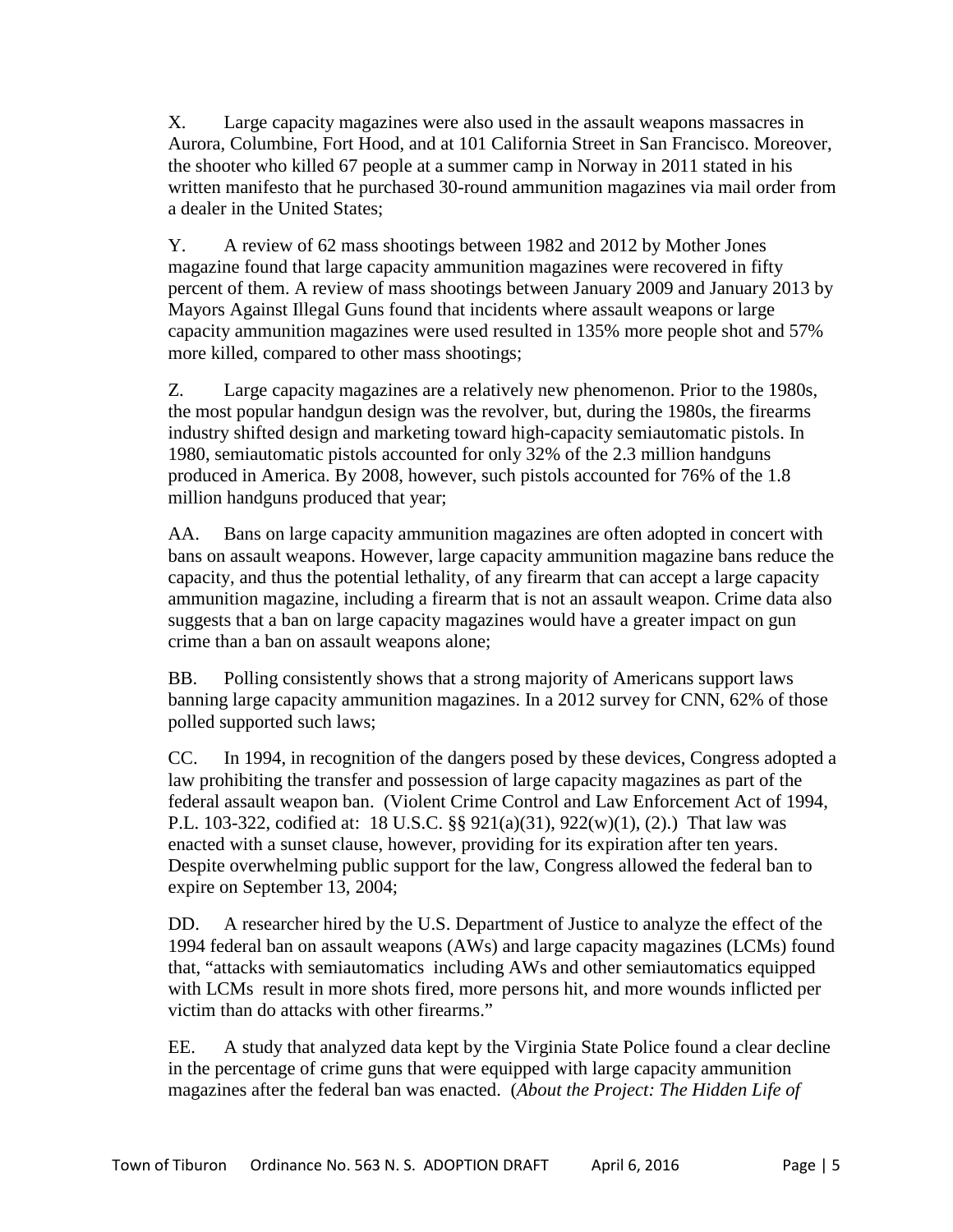*Guns*, Wash. Post, Jan. 22, 2011; David S. Fallis & James V. Grimaldi, *Virginia Data Show Drop in Criminal Firepower during Assault Gun Ban*, Wash. Post, Jan. 23, 2011.) The percentage reached a low of 10% in 2004 and then steadily climbed after Congress allowed the ban to expire; by 2010, the percentage was close to 22%;

FF. Since the end of the federal ban, the Los Angeles Police Department has recovered significantly greater numbers of large capacity ammunition magazines, from 38 in 2003 to anywhere from 151 to 940 each year between 2004 and 2010. (Citizens Crime Commission of New York City, Press Release, *NYC & LA City Councils Introduce Rezo for Federal Ban On Large Capacity Ammunition Magazines* (Mar. 2, 2011), at http://www.nycrimecommission.org/pdfs/CrimeCmsnNYCLACouncils.pdf.);

GG. Since January 1, 2000, California law has, with limited exceptions, prohibited the manufacture, importation into the state, keeping for sale, offering or exposing for sale, giving, or lending of large capacity magazines (Cal. Penal Code §§ 32130, 16590, 17700- 17745, 32315, 32400-32450; Cal. Code Regs. tit. 11, §§ 5480 – 5484), and declares any large capacity magazine a "nuisance" subject to confiscation and summary destruction. The attorney general, district attorneys and city attorneys may seek an injunction against the possession of these magazines, with criminal penalties available for violation of the injunction under certain circumstances. (Cal. Penal Code §§ 166, 18010.) California law does not, however, generally prohibit the possession of large capacity magazines, and this gap in the law threatens public safety;

HH. Laws banning large capacity magazines are consistent with the Supreme Court's interpretation of the Second Amendment. In the 2008 ruling in *District of Columbia v. Heller,* the United States Supreme Court stated for the first time that the Second Amendment protects a law-abiding citizen's right to possess an operable handgun in the home for self-defense. (*District of Columbia v. Heller*, 554 U.S. 570 (2008).) The Court noted, however, that the right is limited. Among other limitations, the Court recognized that the Second Amendment would not preclude banning "dangerous and unusual weapons";

II. Seven states (Colorado, Connecticut, Hawaii, Maryland, Massachusetts, New York and New Jersey) already prohibit the possession of large capacity magazines. Cook County, Illinois has also enacted an ordinance of this type. Federal district courts in Connecticut and New York have held that these laws do not violate the Second Amendment, and cases raising similar claims are still pending in Colorado, Illinois, and Maryland;

JJ. In 2013, the City of Sunnyvale and the City and County of San Francisco both adopted ordinances prohibiting the possession of large capacity magazines.

- (2) Accordingly, the Town Council finds and declares that the purposes of this ordinance are to preserve the peace and protect the public health, safety and general welfare of the residents of the Town by reducing firearms related injuries and crime.
- (3) The Town Council further finds it is within its basic police power to implement and enforce the provisions of this ordinance.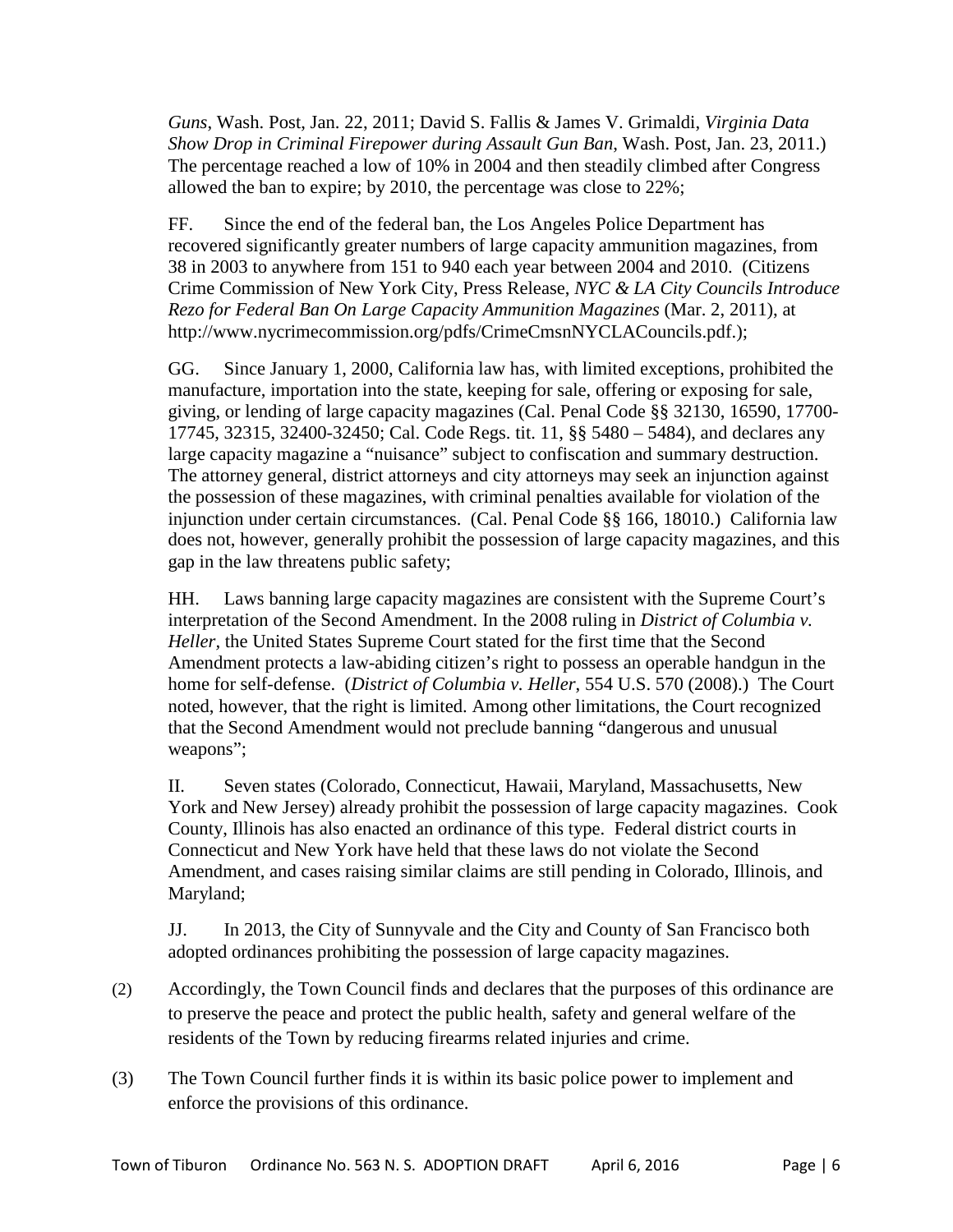(4) The Town Council finds that the amendments adopted herein are exempt from review under the California Environmental Quality Act (CEQA) pursuant to Sections 15305 and 15061(b)(3) of the CEQA Guidelines. The amendments constitute minor alterations in land use limitations and it can be seen with certainty that there is no potential for a significant effect on the environment as a result of the amendments.

## **SECTION 2. ADOPTION OF AMENDMENTS TO MUNICIPAL CODE FOR REPORTING LOSS OR THEFT OF FIREARMS.**

A. Title VI, Chapter 32, Section 32-27 is added to the Tiburon Municipal Code as follows:

32-27 – Reporting of Loss or Theft of Firearm

It is unlawful for any person to fail to report to the Police Department the theft or loss of a firearm he or she owns or possesses within forty-eight (48) hours of the time he or she knew or reasonably should have known that the firearm has been stolen or lost, if the person resides in the Town or the loss or theft occurs in the Town.

After July 5, 2016, it is unlawful for any person to fail to report to the Police Department the theft or loss of a firearm he or she owned or possessed within the five years prior to May 6, 2016 if the person resided in the Town at the time of the loss or theft, or the loss or theft occurred in the Town, unless the firearm has been recovered.

Pursuant to California Penal Code § 11108, the Chief of Police shall submit a description of each firearm that has been reported lost or stolen directly to the California Department of Justice automated property system for firearms.

B. Title VI, Chapter 32, Section 32-28 is added to the Tiburon Municipal Code as follows:

32-28 – Exceptions to Reporting of Loss or Theft of Firearm

Section 32-27 shall not apply to the following persons:

(a) Law enforcement officials while engaged in their official duties;

(b) Members of the Armed Forces of the United States or the National Guard while engaged in their official duties;

(c) Firearms dealers and manufacturers licensed under federal and state law while engaged in the course and scope of their activities as licensees.

C. Title VI, Chapter 32, Section 32-29 is added to the Tiburon Municipal Code as follows:

32-29 – Penalty for Failing to Report Loss or Theft of Firearm

(a) Any person violating Section 32-27 is guilty of a misdemeanor;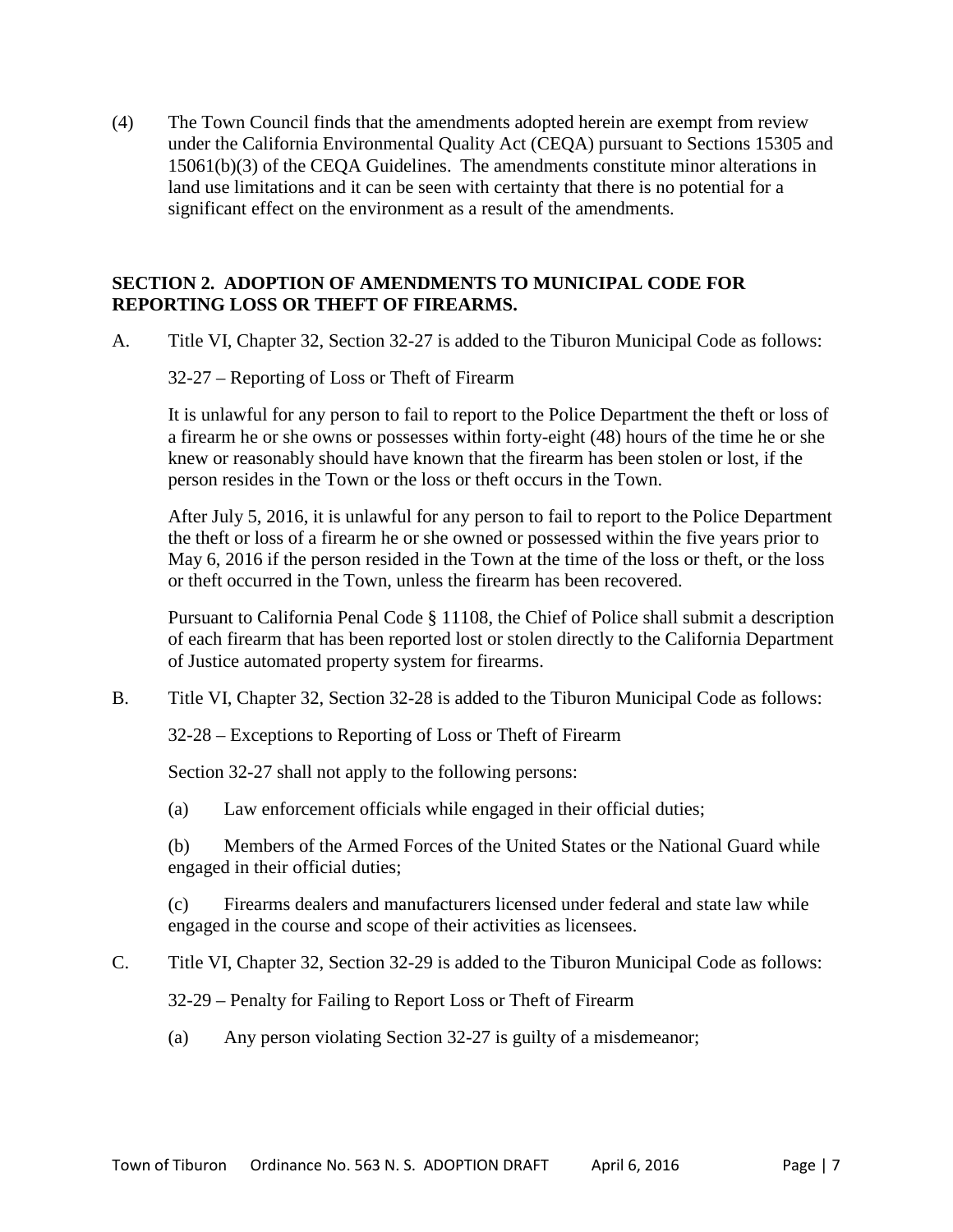(b) Any person who reports to any law enforcement officer, pursuant to Section 32- 27 of this Chapter that a firearm has been lost or stolen, knowing the report to be false, is guilty of a misdemeanor.

# **SECTION 3. ADOPTION OF AMENDMENTS TO MUNICIPAL CODE REGULATING HANDGUN STORAGE.**

A. Title VI, Chapter 32, Section 32-30 is added to the Tiburon Municipal Code as follows:

32-30 – Required Storage of Handgun in Residence

No person shall keep a handgun within a residence owned or controlled by that person unless the handgun is stored in a locked container or disabled with a trigger lock that has been approved by the California Department of Justice.

B. Title VI, Chapter 32, Section 32-31 is added to the Tiburon Municipal Code as follows:

32-31 – Definitions Related to Handgun Storage Requirements

(a) "Residence." As used in this Section, "residence" is any structure intended or used for human habitation including but not limited to houses, condominiums, rooms, in-law units, motels, hotels, time-shares, recreational and other vehicles where human habitation occurs.

(b) "Locked container." As used in this Section, "locked container" means a secure container that is fully enclosed and locked by a padlock, key lock, combination lock or similar locking device.

(c) "Handgun." As used in this Section, "handgun" means any pistol, revolver, or other firearm that is capable of being concealed upon the person, designed to be used as a weapon, capable of expelling a projectile by the force of any explosion or other form of combustion, and has a barrel less than 16 inches in length.

(d) "Trigger lock." As used in this Section, a "trigger lock" means a trigger lock that is listed in the California Department of Justice's list of approved firearms safety devices and that is identified as appropriate for that handgun by reference to either the manufacturer and model of the handgun or to the physical characteristics of the hand gun that match those listed on the roster for use with the device under California Penal Code Section 12088(d).

C. Title VI, Chapter 32, Section 32-32 is added to the Tiburon Municipal Code as follows:

32-32 – Exceptions to Handgun Storage Requirements Set Forth in Section 32-30

Section 32-31 shall not apply in the following circumstances:

(a) The handgun is carried on the person of an individual over the age of 18.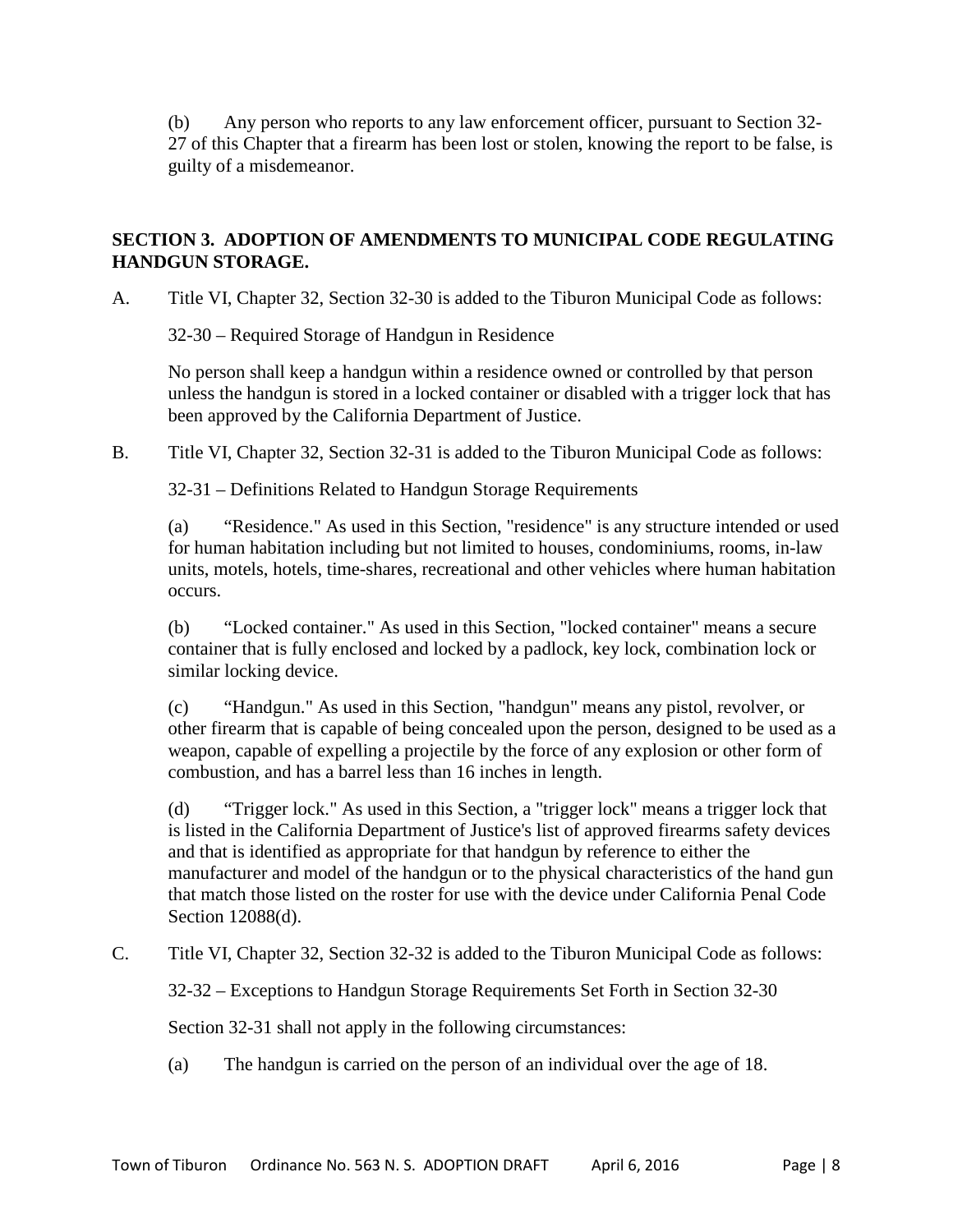(b) The handgun is under the control of a person who is a peace officer under California Penal Code Section 830.

D. Title VI, Chapter 32, Section 32-33 is added to the Tiburon Municipal Code as follows:

32-33 – Penalty for Failing to Properly Store Handgun in Residence

Every violation of Section 32-30 shall constitute a misdemeanor and upon conviction shall be punished by a fine not to exceed \$1,000.00 or by imprisonment in the county jail not to exceed six months, or by both.

# **SECTION 4. ADOPTION OF AMENDMENTS TO MUNICIPAL CODE TO BAN THE POSSESSION OF LARGE CAPACITY MAGAZINES.**

A. Title VI, Chapter 32, Section 32-34 is added to the Tiburon Municipal Code as follows:

32-34 - Definition of Large Capacity Magazine

"Large capacity magazine" means any detachable ammunition feeding device with the capacity to accept more than 10 rounds, but shall not be construed to include any of the following:

(a) A feeding device that has been permanently altered so that it cannot accommodate more than 10 rounds;

- (b) A .22 caliber tube ammunition feeding device; or
- (c) A tubular magazine that is contained in a lever-action firearm.
- B. Title VI, Chapter 32, Section 32-35 is added to the Tiburon Municipal Code as follows:

32-35 - Prohibition on Possession of Large Capacity Magazines

(a) No person, corporation, or other entity in the Town may possess a large capacity magazine.

(b) Any person who, prior to May 6, 2016, was legally in possession of a large capacity magazine shall have until August 4, 2016 to do either of the following without being subject to prosecution:

(1) Remove the large capacity magazine from the Town;

(2) Surrender the large capacity magazine to the Police Department for destruction; or

(3) Sell or transfer the large capacity magazine lawfully in accordance with Part 6 of the California Penal Code.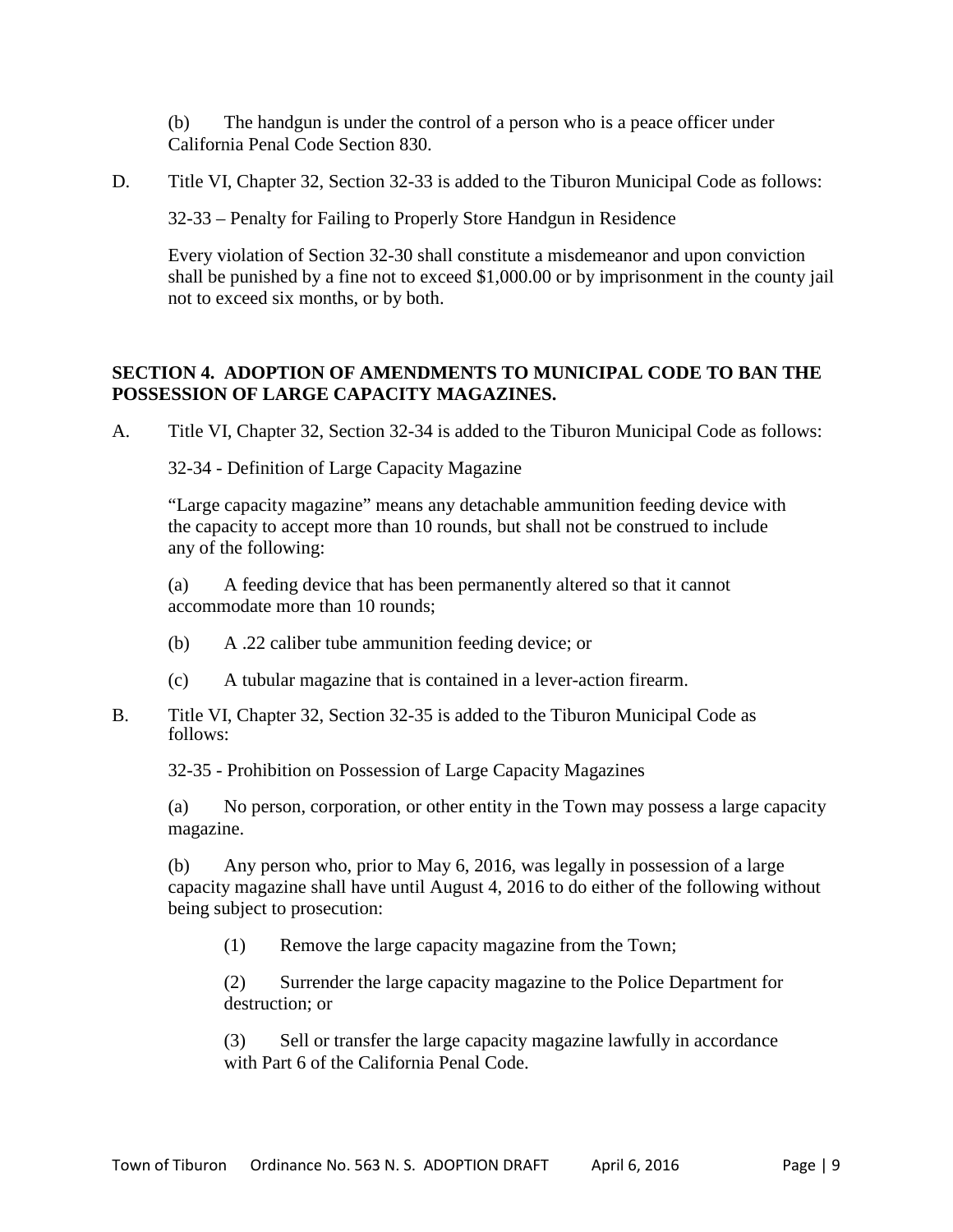C. Title VI, Chapter 32, Section 32-36 is added to the Tiburon Municipal Code as follows:

32-36 - Exceptions to Prohibition on Possession of Large Capacity Magazines

Section 32-35 shall not apply to the following:

(a) Any government officer, agent, or employee, member of the armed forces of the United States, or peace officer, to the extent that such person is otherwise authorized to possess a large capacity magazine, and does so while acting within the scope of his or her duties;

(b) A person licensed pursuant to California Penal Code §§ 26500-26915;

(c) A gunsmith for the purposes of maintenance, repair or modification of the large capacity magazine;

(d) Any entity that operates an armored vehicle business pursuant to the laws of the state, and an authorized employee of such entity, while in the course and scope of his or her employment for purposes that pertain to the entity's armored vehicle business;

(e) Any person, corporation or other entity that manufactures the large capacity magazine for a person mentioned in subsection (a) or for export pursuant to applicable federal regulations;

(f) Any person using the large capacity magazine solely as a prop for a motion picture, television or video production, or entertainment event;

(g) Any holder of a special weapons permit issued pursuant to California Penal Code §§ 18900, 31000, 32650, 32700-32720, or 33300, in accordance with the terms of the permit;

(h) Any person issued a permit pursuant to California Penal Code § 32315 by the California Department of Justice upon a showing of good cause for the possession, transportation, or sale of large capacity magazines between a person licensed pursuant to California Penal Code §§ 26500-26915 and an out-of-state client, when those activities are in accordance with the terms and conditions of that permit;

(i) Any federal, state or local historical society, museum, or institutional collection which is open to the public, provided that the large capacity magazine is properly housed, secured from unauthorized handling, and unloaded;

(j) Any person who finds the large capacity magazine, if the person is not prohibited from possessing firearms or ammunition pursuant to federal or state law, and the person possesses the large capacity magazine no longer than is necessary to deliver or transport the same to a law enforcement agency for that agency's disposition according to law;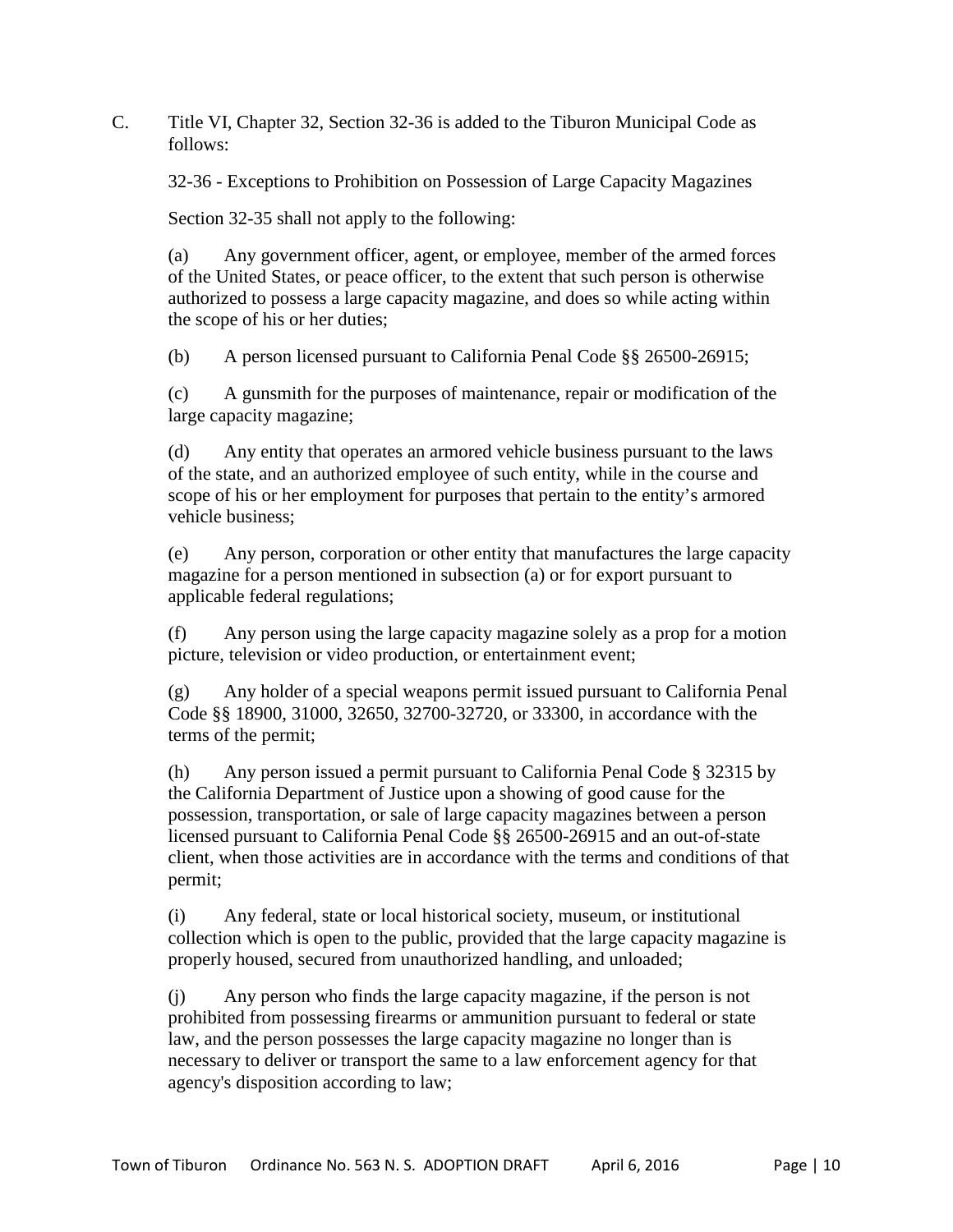(k) A forensic laboratory or any authorized agent or employee thereof in the course and scope of his or her authorized activities;

(l) Any person in the business of selling or transferring large capacity magazines in accordance with Part 6 of the California Penal Code, who is in possession of a large capacity magazine solely for the purpose of doing so; or

(m) Any person lawfully in possession of a firearm that the person obtained prior to January 1, 2000 if no magazine that holds 10 or less rounds of ammunition is compatible with that firearm and the person possesses the large capacity magazine solely for use with that firearm.

D. Title VI, Chapter 32, Section 32-37 is added to the Tiburon Municipal Code as follows:

32-37 - Penalty for Possession of Large Capacity Magazines in Violation of Section 32-35

Any person violating Section 32-35 is guilty of a misdemeanor.

# **SECTION 5. ADOPTION OF AMENDMENTS TO MUNICIPAL CODE REGARDING SEVERABILITY.**

Title VI, Chapter 32, Section 32-38 is added to the Tiburon Municipal Code as follows:

32-38 - Severability

If any section, subsection, sentence or clause of this Chapter is for any reason declared unconstitutional or invalid or unenforceable by any court of competent jurisdiction, such decision shall not affect the validity or the enforceability of the remaining portions of this Chapter or any part thereof. The Town Council of the Town of Tiburon hereby declares that it would have adopted this Chapter notwithstanding the unconstitutionality, invalidity or unenforceability of any one or more of its sections, subsections, sentences or clauses.

## **SECTION 6. PUBLICATION AND EFFECTIVE DATE.**

This ordinance shall be in full force and effect thirty (30) days after the date of adoption. Pursuant to the provisions of the California Government Code, a summary of this ordinance shall be prepared by the Town Attorney. At least five (5) days prior to the Town Council meeting at which adoption of the ordinance is scheduled, the Town Clerk shall (1) publish the summary in a newspaper of general circulation in the Town of Tiburon, and (2) post in the office of the Town Clerk a certified copy of this ordinance. Within fifteen (15) days after the adoption of this ordinance, the Town Clerk shall (1) publish the summary in a newspaper of general circulation in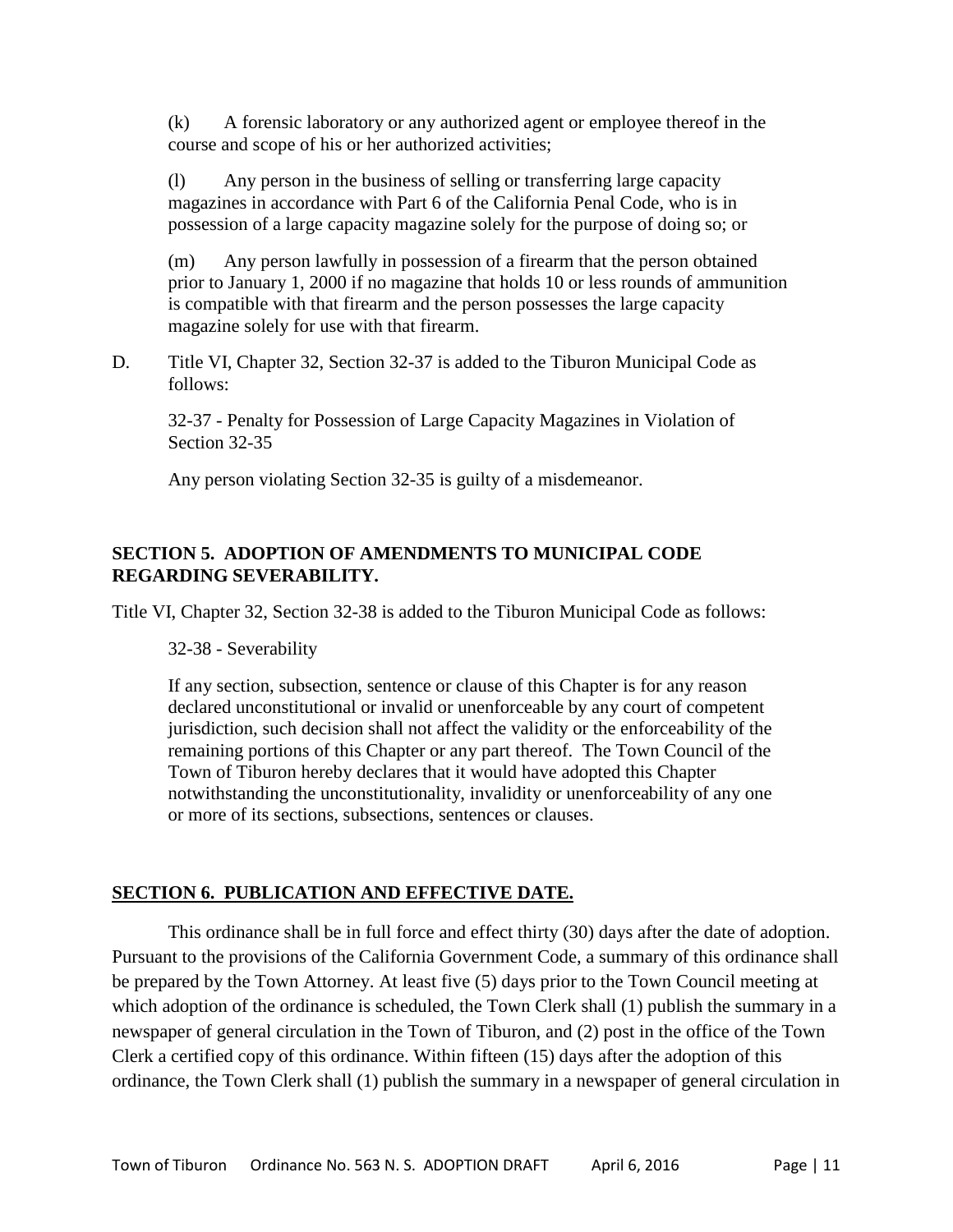the Town of Tiburon, and (2) post in the office of the Town Clerk a certified copy of the ordinance along with the names of those Council members voting for and against the ordinance.

This ordinance was introduced at a regular meeting of the Town Council of the Town of Tiburon on March 16, 2016, and was adopted at a regular meeting of the Town Council of the Town of Tiburon on April 6, 2016, by the following vote:

AYES: COUNCILMEMBERS: NAYS: COUNCILMEMBERS: ABSENT: COUNCILMEMBERS:

> \_\_\_\_\_\_\_\_\_\_\_\_\_\_\_\_\_\_\_\_\_\_\_\_\_\_\_\_\_\_ ERIN TOLLINI, MAYOR Town of Tiburon

ATTEST:

\_\_\_\_\_\_\_\_\_\_\_\_\_\_\_\_\_\_\_\_\_\_\_\_\_\_\_\_\_\_\_\_\_\_\_\_ DIANE CRANE-IACOPI, TOWN CLERK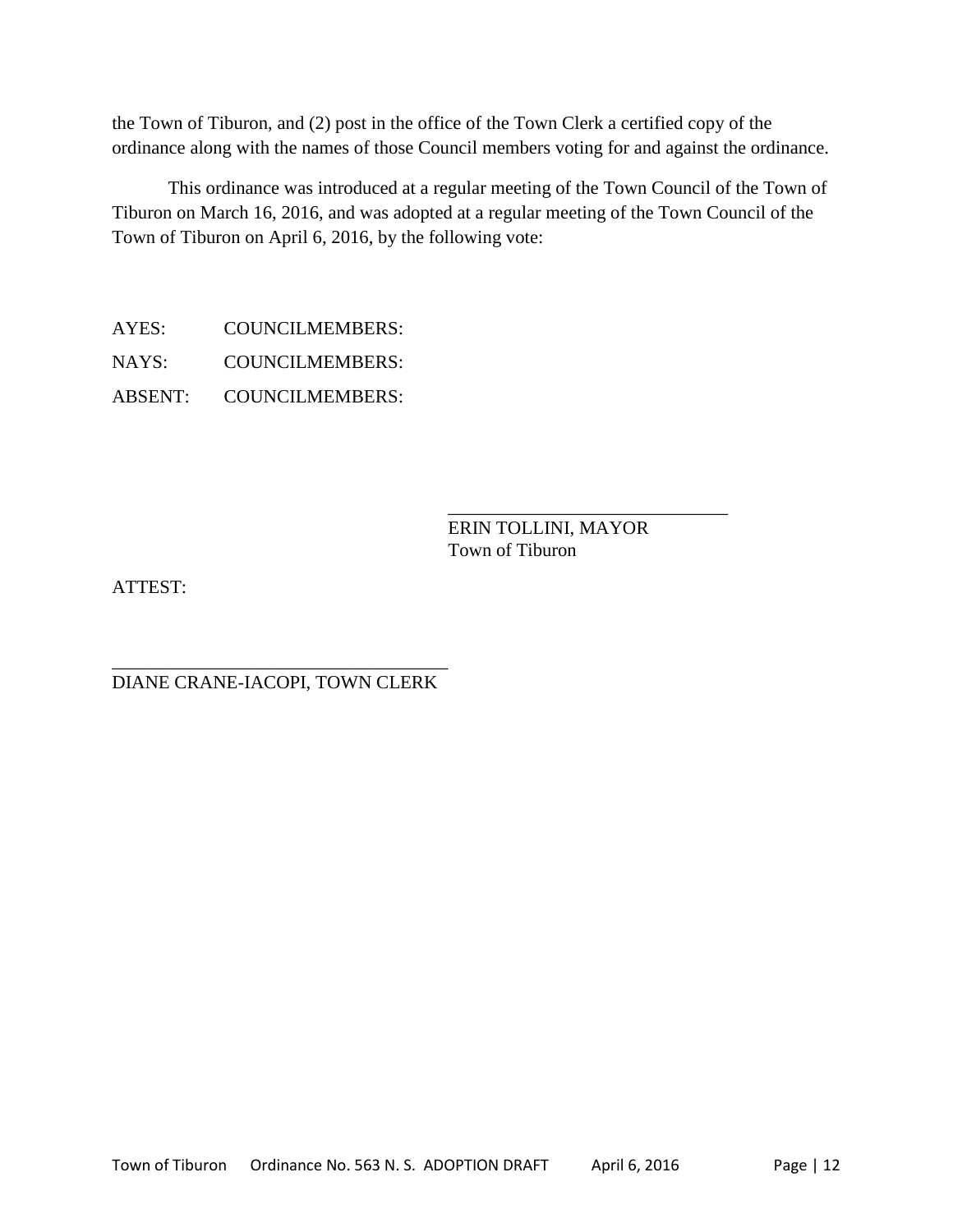#### **ORDINANCE NO. 564 N. S. (DRAFT)**

## **AN ORDINANCE OF THE TOWN COUNCIL OF THE TOWN OF TIBURON AMENDING MUNICIPAL CODE TITLE IV, CHAPTER 16 (ZONING) REGARDING SETBACKS, YARDS, MARIJUANA SALE AND CULTIVATION, USE-FOR-USE CHANGES, FIREARMS-RELATED REGULATIONS, AND OTHER MISCELLANEOUS AMENDMENTS**

#### **SECTION 1. FINDINGS.**

- A. On February 24, 2016, the Planning Commission adopted Resolution No. 2016-04 recommending to the Town Council that various text amendments be made to Title IV, Chapter 16 (Zoning) of the Tiburon Municipal Code.
- B. The Town Council held a duly noticed public hearing on March 16, 2016, and has heard and considered all public testimony on the proposed Ordinance.
- C. The Town Council finds that all notices and procedures required by law attendant to the adoption of this Ordinance have been followed.
- D. The Town Council finds that the amendment actions made by this Ordinance are necessary for the protection of the public health, safety, and welfare and to comply with federal law.
- E. The Town Council has found that the amendments made by this Ordinance are consistent with the goals and polices of the Tiburon General Plan and other adopted ordinances and regulations of the Town of Tiburon, and further the intent and purposes of General Plan goals and policies.
- F. The Town Council finds that adoption of this ordinance is exempt from the requirements of the California Environmental Quality Act (CEQA) pursuant to Section 15305 (Minor Alterations to Land Use Limitations) of the CEQA Guidelines, as well as Section 15061(b)(3) of the CEQA Guidelines. It can be seen with certainty that the text amendments will not result in a significant adverse effect on the environment.

#### **SECTION 2. ADOPTION OF AMENDMENTS TO MUNICIPAL CODE.**

(A) Title IV, Chapter 16, Section 16-10.050D.2. of the Tiburon Municipal Code is amended to read as follows:

2. Development standards. The proposed use of land or structure shall satisfy all applicable requirements of this chapter, including, but not limited to, minimum lot area, height limits, required setbacks, residential density, lot coverage, and floor area limits; and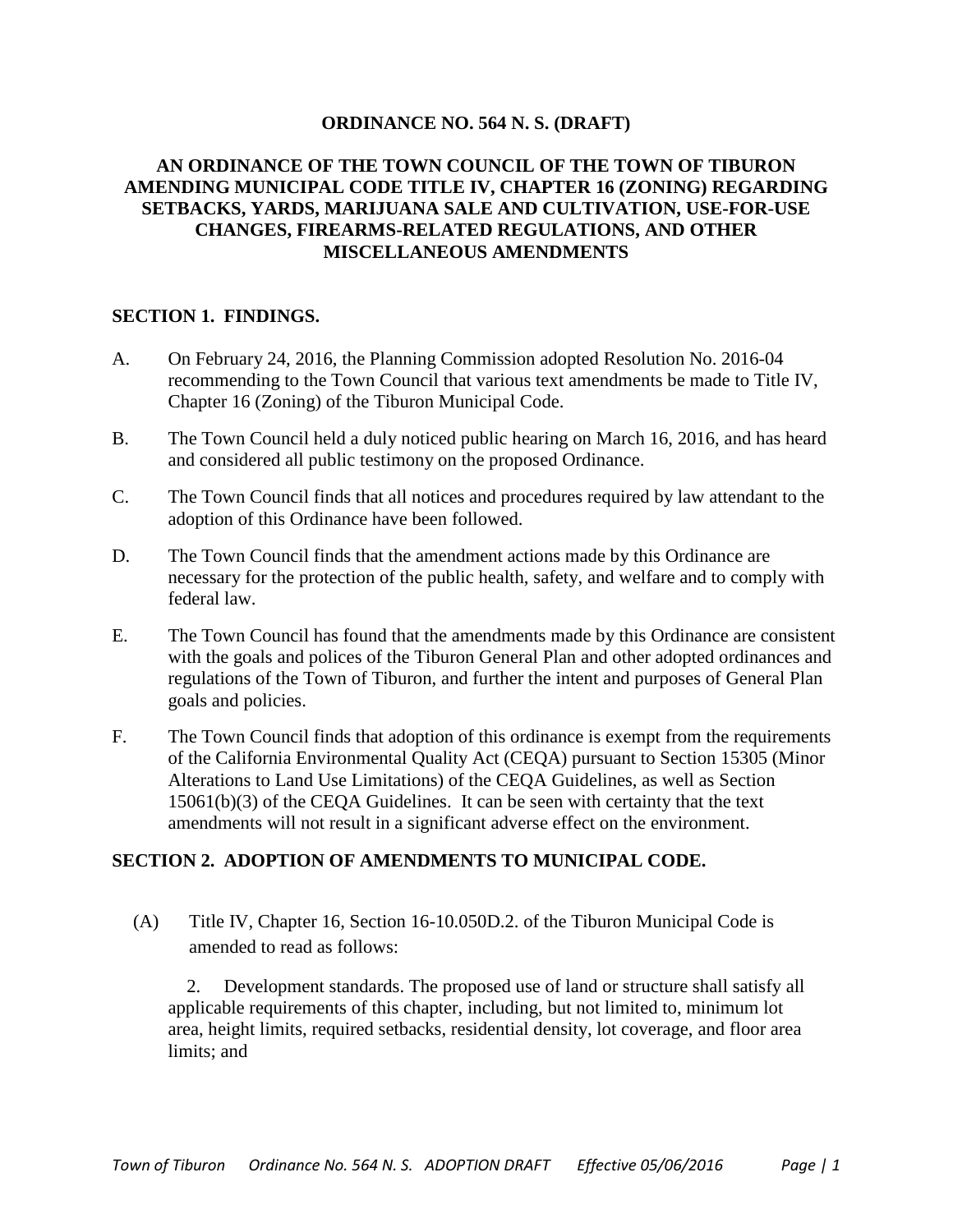(B) Title IV, Chapter 16, Section 16-21.020B.1 of the Tiburon Municipal Code is amended to read as follows:

1. R-1-B-A (Bel Aire single-family residential) zone. The R-1-B-A zone serves the same purpose as the R-1 zone but is intended to reflect the different front and side setbacks historically found in the Bel Aire Estates neighborhood. The principal uses, conditional uses, and development standards for the R-1-B-A zone shall be the same as the R-1 zone with the exception of the front and side setbacks established in section 16-21.040 (residential zones development standards).

(C) Title IV, Chapter 16, Section 16-21.020B.2 of the Tiburon Municipal Code is amended to read as follows:

2. R-1-B-2 (modified single-family residential) zone. The R-1-B-2 zone serves the same purpose as the R-1 zone but is intended to reflect the different front and side setbacks with which the properties were developed. The principal uses, conditional uses, and the development standards for the R-1-B-2 zone shall be the same as the R-1 zone with the exception of the front and side setbacks established in section 16-21.040 (residential zones development standards).

(D) Title IV, Chapter 16, Section 16-30.030C of the Tiburon Municipal Code is amended to read as follows:

C. Measurement of setbacks. Required setbacks shall be measured horizontally from the front, side or rear property line as appropriate to the measurement, to a line parallel thereto at the minimum distance specified in Article II for the zone in which the property is located. On a site that is not rectangular or approximately rectangular in shape, required setbacks shall be determined by the director, and a record of such determination kept in the town building file.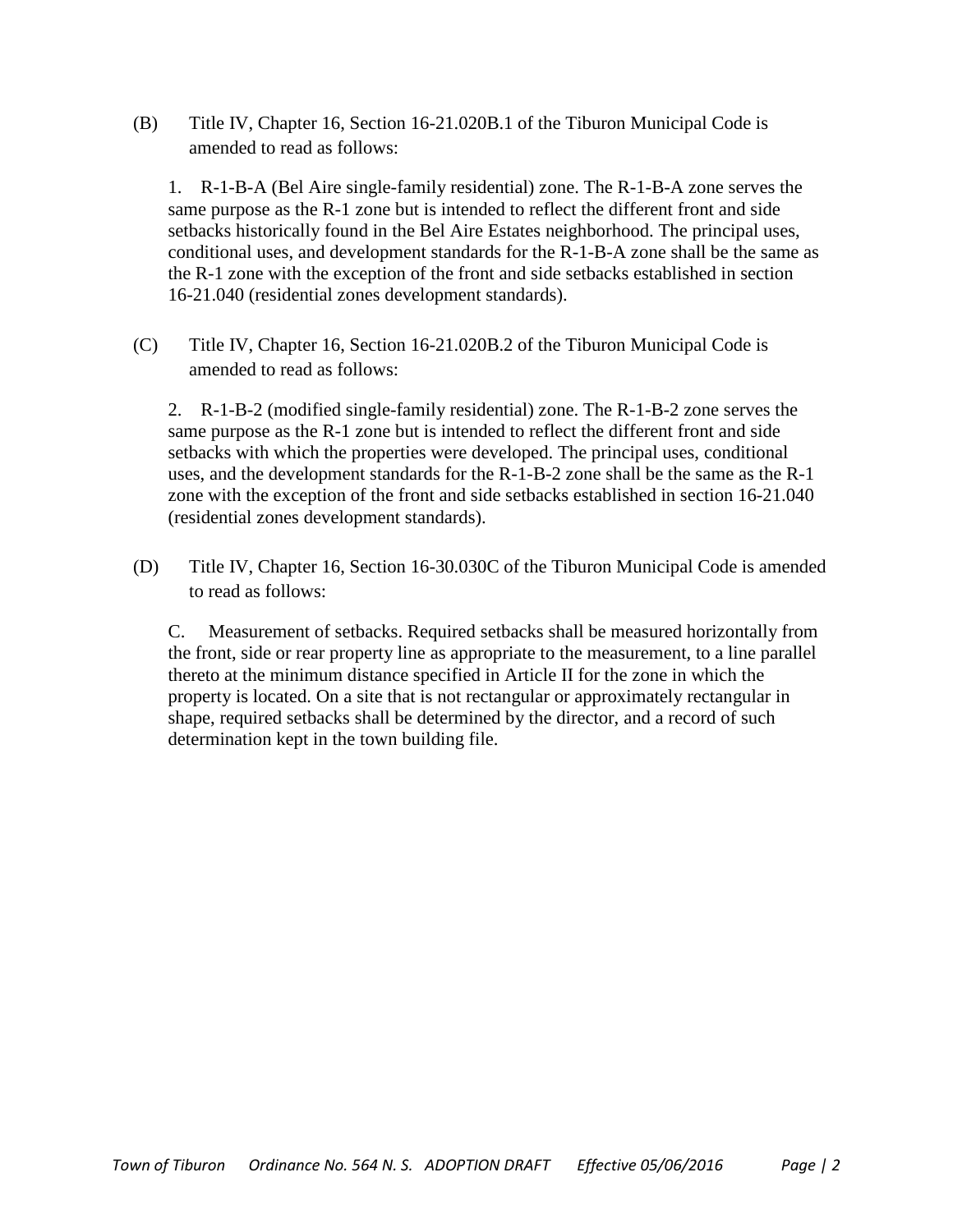

Figure 3.1. Setbacks (Example using R-1 zone setbacks)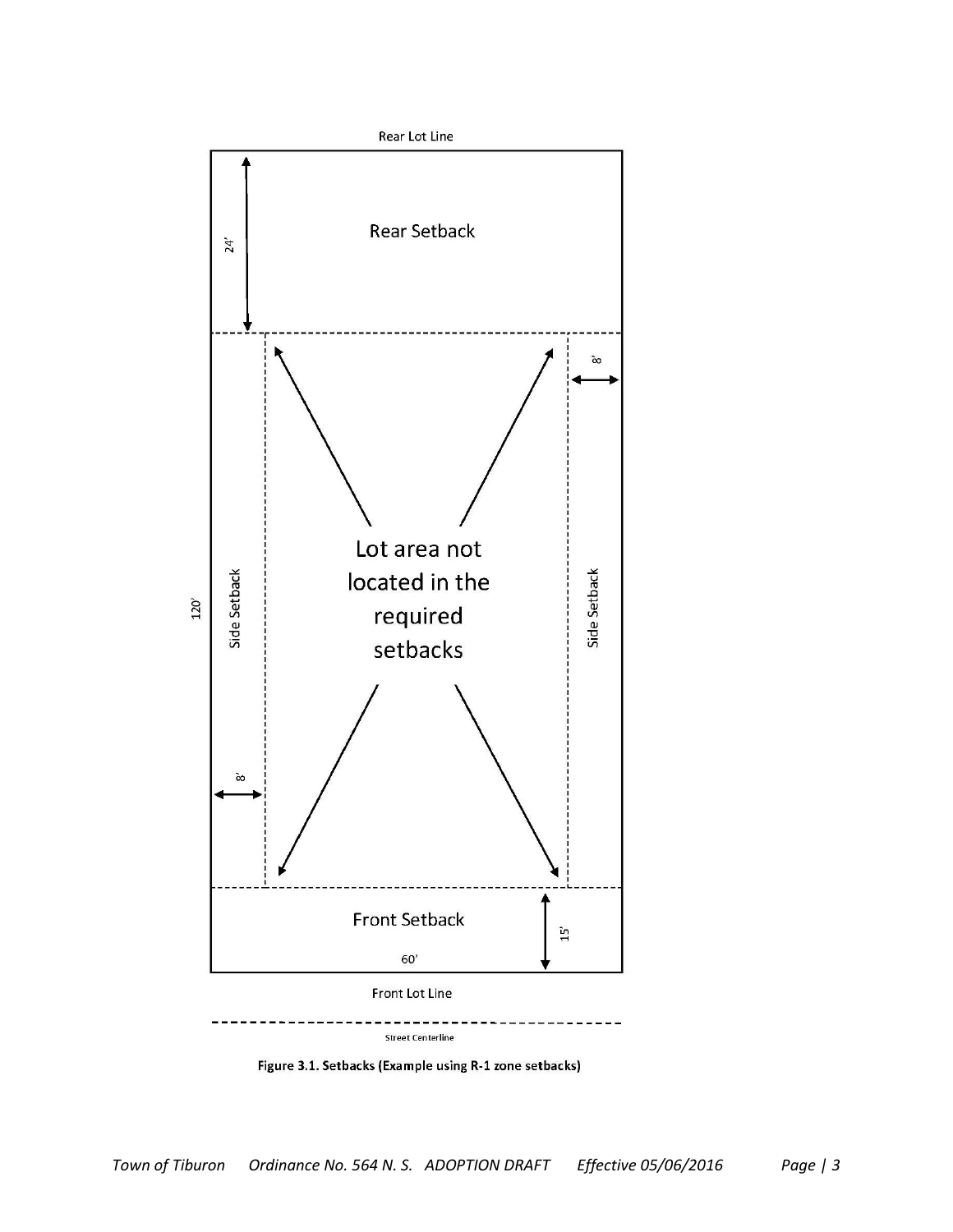- (E) Title IV, Chapter 16, Section 16-30.030E.1 of the Tiburon Municipal Code is amended to read as follows:
	- 1. Accessory structures. Required front and side setbacks shall not be used for the placement or erection of any accessory building in any zone. Detached accessory buildings not exceeding twelve feet in height may be located on a rear setback, provided that such buildings do not occupy more than twenty-five percent of the area of the rear setback. Swimming pools and spas may also be located on a rear setback, but not within a front setback or side setback.
- (F) Title IV, Chapter 16, Section 16-30.030E.5.c of the Tiburon Municipal Code is deleted.
- (G) Title IV, Chapter 16, Section 16-30.030G of the Tiburon Municipal Code is amended to read as follows:

G. Restrictions on the use of front setbacks in residential zones. In any residential zone, a front setback shall not be used for the storage of junk materials as described in article X (Definitions) under the definition of "junkyard."

(H) Title IV, Chapter 16, Section 16-30.040B.2.a.iii of the Tiburon Municipal Code is amended to read as follows:

iii. The fence and/or wall would have a maximum height of six feet on the upper side of the structure; and a maximum height on the lower side of the structure of six feet plus the difference in surface elevation between the adjoining property at the property line, but in no instance more than nine feet;

(I) Title IV, Chapter 16, Section 16-30.100B of the Tiburon Municipal Code is amended to read as follows:

B. The area of such lots that is below the mean high tide line shall not be used in the determination of lot coverage, floor area ratio, or any other land and structure regulation of the zone in which it is located, but submerged land under the same ownership may be applied toward the minimum lot area requirements and the required rear setback of a lot.

- (J) Title IV, Chapter 16, Section 16-30.120B.1 of the Tiburon Municipal Code is amended to read as follows:
	- 1. Lot coverage measures the proportion of a lot that is covered by structures. Lot coverage limits help to promote the aesthetic qualities of spaciousness and privacy. Lot coverage limits can also help reduce excessive run-off and help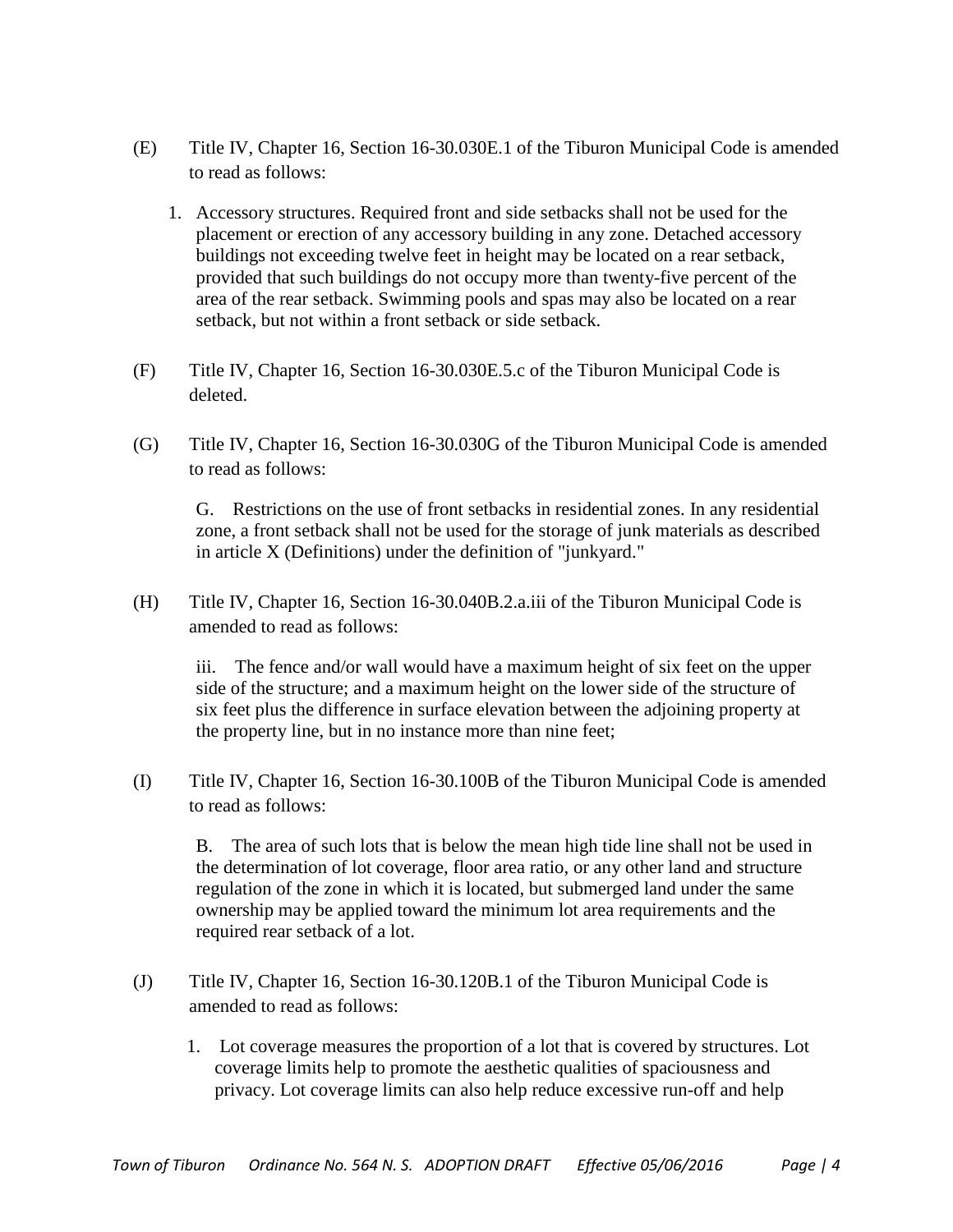provide usable outdoor spaces by restricting the horizontal overbuilding of properties. In traditional zones (R-1, R-1-B, R-2, R-3, RO), the percentage of any lot that may be covered by structures is specified in the land and structure regulations for that zone (see article II [zones and allowable uses]). Lot coverage in planned developments is usually established by the precise development plan or associated document.

- (K) Title IV, Chapter 16, Section 16-40.020H.f of the Tiburon Municipal Code is amended to read as follows:
	- f. No side setback or rear setback variances shall be allowed for the project.
- (L) Title IV, Chapter 16, Section 16-40.050D.2.a of the Tiburon Municipal Code is amended to read as follows:
	- a. Fencing. A six-foot high fence or wall shall be constructed on all property lines or around the outdoor activity areas, except in the front setback or within a traffic safety visibility area. All fences or walls shall provide for safety with controlled points of entry in compliance with section 16-30.040 (fences and walls).
- (M) Title IV, Chapter 16, Section 16-42.030.2 of the Tiburon Municipal Code is amended to read as follows:
	- 2. Television broadcast system (TVBS) antennas provided: (1) the antenna is located entirely on and/or above the subject property; and (2) no portion of any ground-mounted antenna is within a required front setback for the main building, in front of the main building, within a required side setback of a corner lot, or adjacent to a street. All TVBS antennas greater than three feet in height shall require site plan and architectural review and building permits in compliance with the Municipal Code for review of placement to ensure that maximum safety is maintained;
- (N) Title IV, Chapter 16, Section 16-42.030.3 of the Tiburon Municipal Code is amended to read as follows:
	- 3. Satellite earth station (SES) antennas measuring two meters or less in diameter (or diagonal measurement) located on a property within any commercial office or public zone, provided that: (1) the antenna is located entirely on and/or above the subject property; and (2) no portion of any ground-mounted antenna is within a required front setback for the main building, in front of the main building, within a required side setback of a corner lot, or adjacent to a street. All SES antennas measuring more than one meter in diameter shall require site plan and architectural review and building permits in compliance with the Municipal Code for review of placement to ensure that maximum safety is maintained;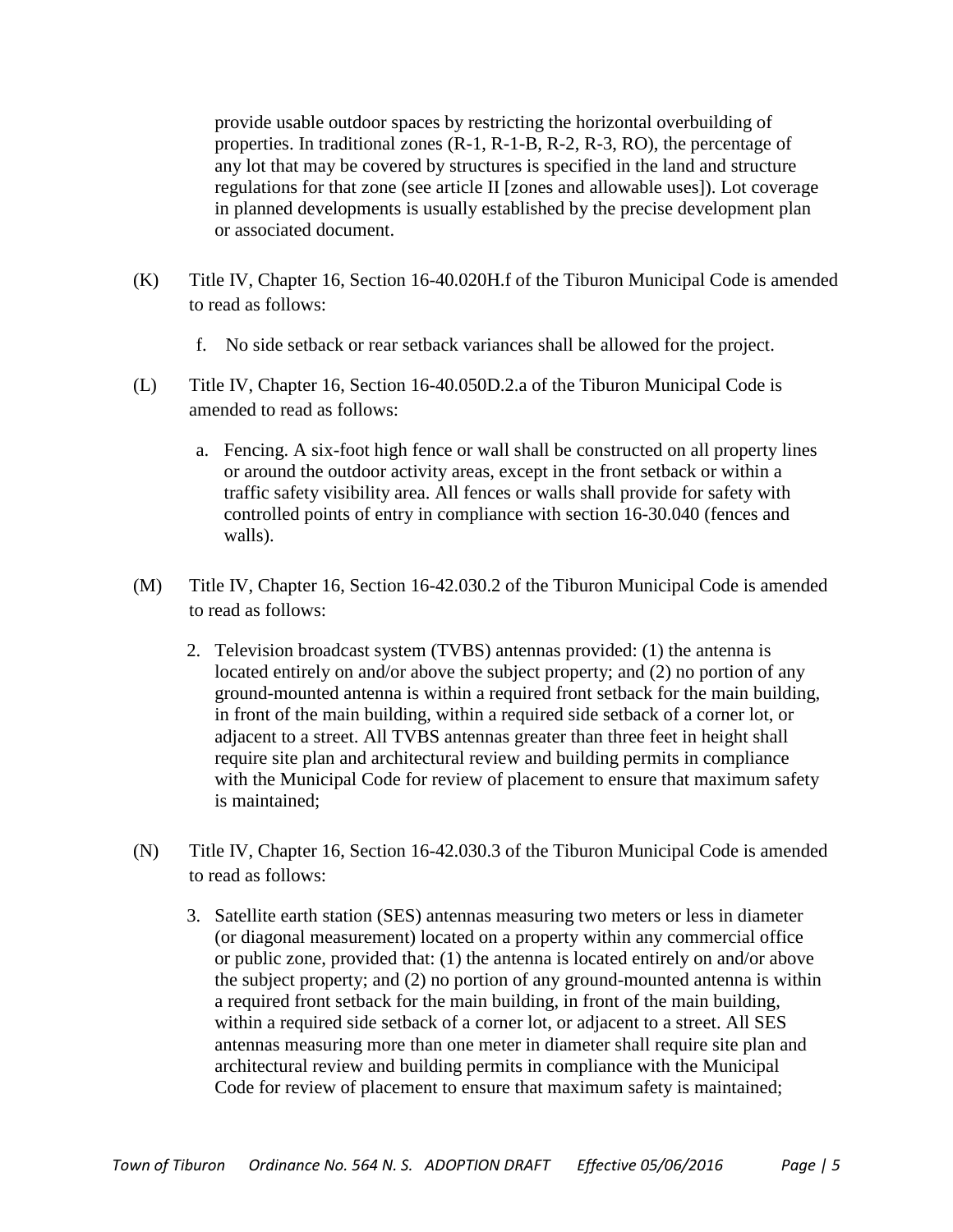- (O) Title IV, Chapter 16, Section 16-52.040J.1 of the Tiburon Municipal Code is amended to read as follows:
	- 1. Special setbacks, open spaces and buffers;
- (P) Title IV, Chapter 16, Section 16-62.020B.1.c of the Tiburon Municipal Code is amended to read as follows:
	- b. A building with a setback less than that required in its zone and that did not receive a variance for the reduced setback area.
- (Q) Title IV, Chapter 16, Section 16-100.020A of the Tiburon Municipal Code is amended such that the definition of "Access Corridor" reads as follows:

"Access corridor". The portion of a flag lot providing access from the street, except that no portion of a site having side lot lines radial to the center or curvature of a street from the street property line to the rear lot line shall be deemed an access corridor. The area of an access corridor shall not be included in determining the area of a site, and the depth of an access corridor shall not be included in determining the depth of a front setback.

(R) Title IV, Chapter 16, Section 16-100.020A of the Tiburon Municipal Code is amended such that the definition of "Accessory building or structure" reads as follows:

"Accessory building or structure". A building or structure that is subordinate to the main building on the same site, or the use of which is incidental to the use of the site or the use of the main building on the site. A building that shares a common wall with a main building shall be deemed a part of the main building. A building or structure that is used as a secondary dwelling unit is not an accessory building or structure.

(S) Title IV, Chapter 16, Section 16-100.020F of the Tiburon Municipal Code is amended to add the definition of "Firearms sales" to read as follows:

"Firearms sales". A business licensed to sell, lease or transfer firearms or ammunition pursuant to California Penal Code Sections 26700 to 26915 and 30300 to 30365, or successor sections thereto.

(T) Title IV, Chapter 16, Section 16-100.020F of the Tiburon Municipal Code is amended such that the definition of "Front setback" reads as follows:

"Front setback". An area extending across the full width of a lot or parcel, the depth of which is the minimum distance from the front lot line (see "Lot line, front) as set forth in article II of this chapter for the zone in which the lot or parcel is located.

(U) Title IV, Chapter 16, Section 16-100.020L of the Tiburon Municipal Code is amended such that subsection 6. Reversed corner lot of the definition of "Lot" reads as follows: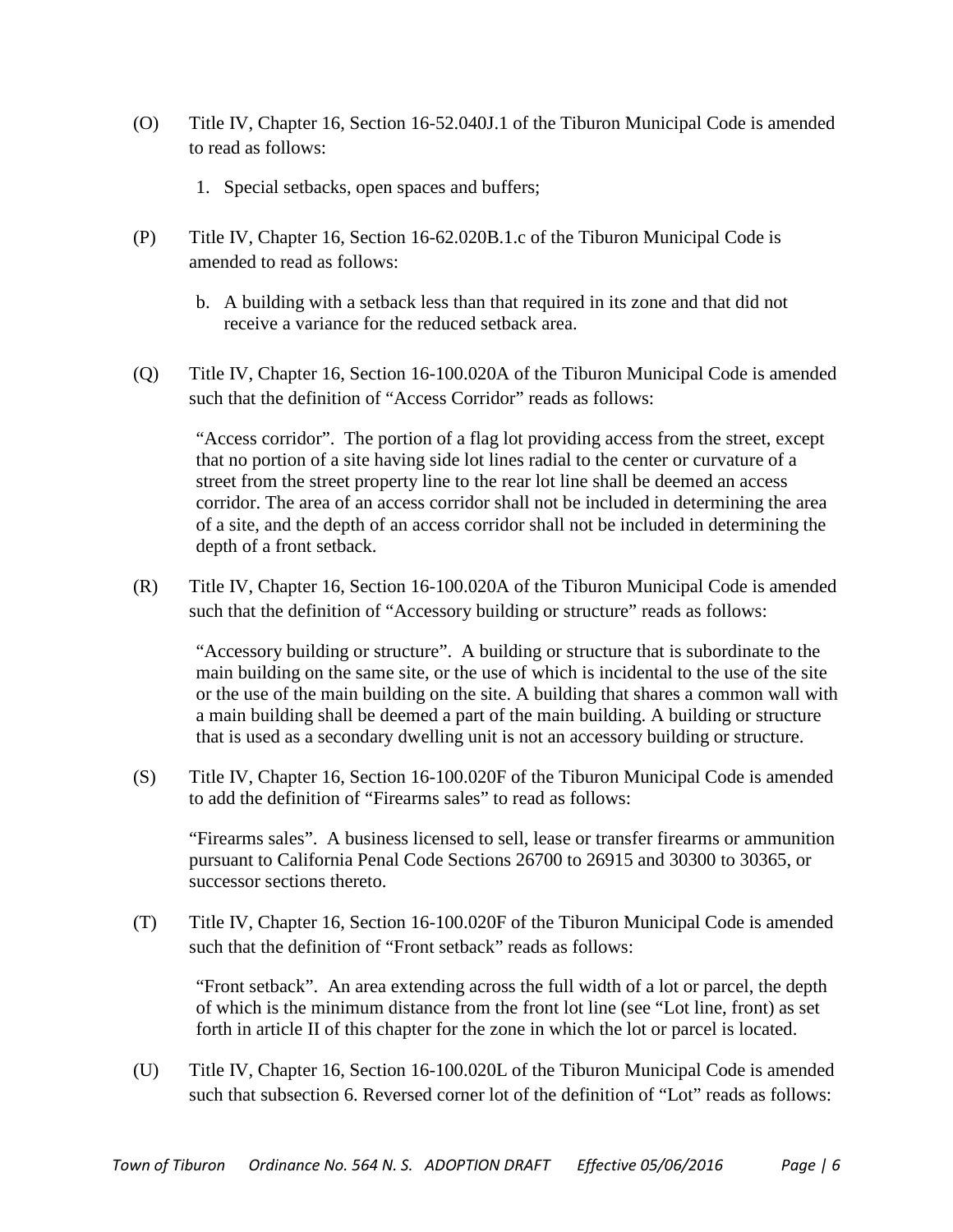6. Reversed corner lot. A corner lot, the rear setback of which abuts the side setback of another lot.

(V) Title IV, Chapter 16, Section 16-100.020L of the Tiburon Municipal Code is amended such that the definition of "lot line, front" reads as follows:

"Lot line, front". "Front lot line" means the line of an interior lot separating it from a street at or closest to the access to the lot, except (1) as otherwise defined under "frontage", or (2) when a front property line falls within a street right-of-way or roadway easement, the front lot line shall be the street right-of-way or roadway easement line within the property.

(W) Title IV, Chapter 16, Section 16-100.020R of the Tiburon Municipal Code is amended to add the definition of "Rear setback" to read as follows:

"Rear Setback". An area extending across the full width of a lot or parcel, the depth of which is the minimum distance from the rear lot line (see "Lot line, rear") as set forth in article II of this chapter for the zone in which the lot or parcel is located.

(X) Title IV, Chapter 16, Section 16-100.020S of the Tiburon Municipal Code is amended such that the definition of "Setback" reads as follows:

"Setback". A portion of a lot or parcel in which certain uses, buildings or structures are regulated or restricted. Setback distances are based on the zone in which the lot or parcel is located. See article II for specifics and see section 16-30.030C (Figure 3.1) for a graphic representation. See also "Front setback", "Rear setback", and "Side setback".

(Y) Title IV, Chapter 16, Section 16-100.020S of the Tiburon Municipal Code is amended to add the definition of "Side Setback" to read as follows:

"Side setback". An area extending from the front setback to the rear setback of the lot or parcel, the width of which is the minimum distance from the side lot line (see "Lot line, side"), as set forth in article II of this chapter for the zone in which the lot or parcel is located.

(Z) Title IV, Chapter 16, Section 16-100.020S of the Tiburon Municipal Code is amended such that the definition of "Special setback" reads as follows: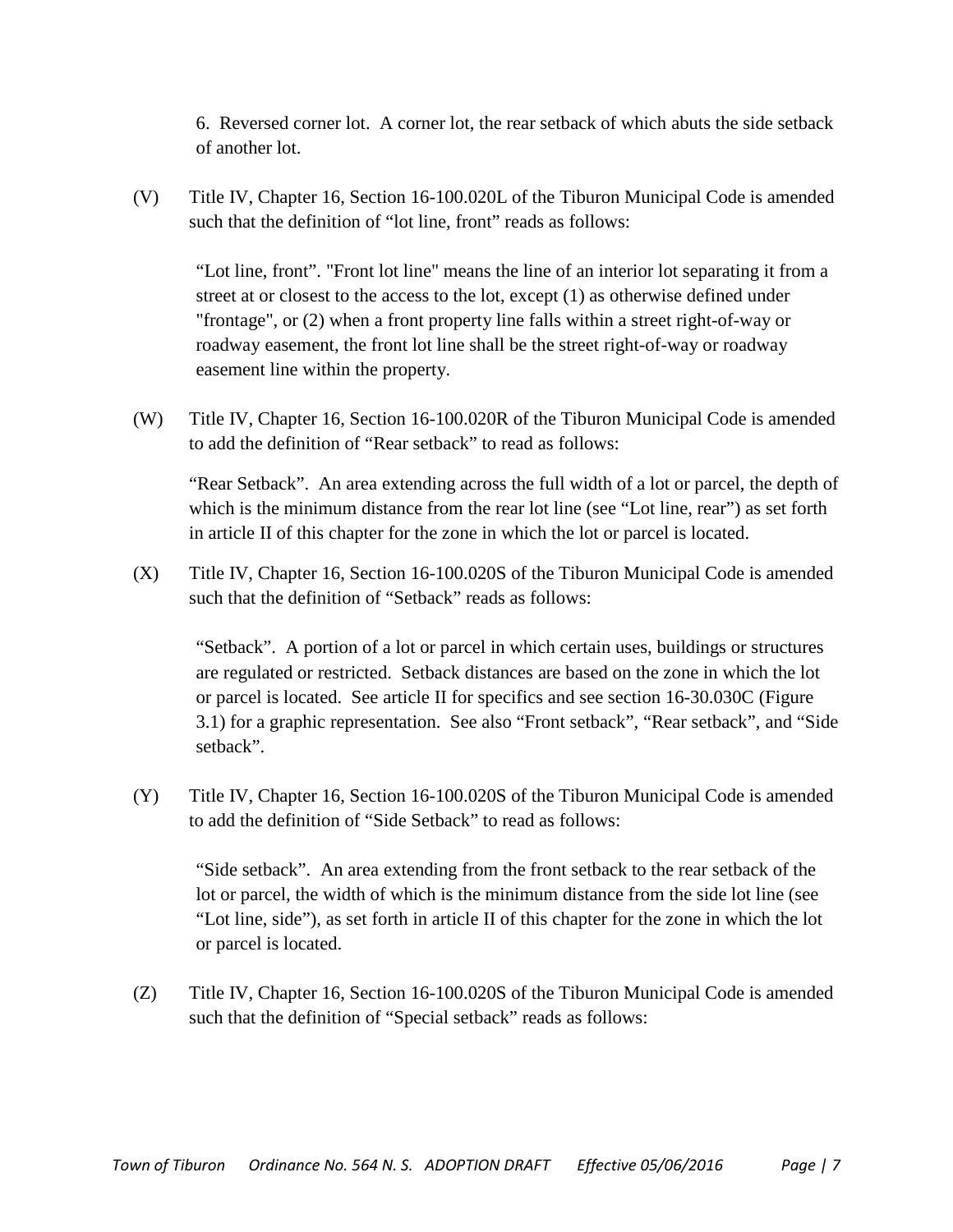"Special setback". A setback different than normally required pursuant to article II of this chapter that is required through the course of a conditional permit or other discretionary zoning permit review.

(AA) Title IV, Chapter 16, Section 16-100.020Y of the Tiburon Municipal Code is amended such that Figure 10-5 Yards is deleted and the definition of "Yard" reads as follows:

"Yard". When used in the context of a physical portion of a lot or parcel, "yard" is synonymous with "setback".

(BB) Title IV, Chapter 16, Section 16-100.020Z of the Tiburon Municipal Code is amended such that the definition of "Zone" reads as follows:

"Zone". An area within which certain uses of land, buildings and structures are permitted and certain others are regulated or prohibited; setbacks are required, and lot areas, building height limits, and other requirements are established.

- (CC) Title IV, Chapter 16, Section 16-20.030A.4 [Prohibited uses] is revised to read as follows:
	- 4. Prohibited Uses.
		- a. Marijuana Dispensaries are prohibited in all zones.
		- b. The sale of marijuana is prohibited in all zones.
		- c. The cultivation of marijuana is prohibited in all zones. For purposes of this section, "cultivation of marijuana" means any activity involving the planting, growing, harvesting, drying, curing, grading, or trimming of cannabis.
- (DD) Title IV, Chapter 16, Section 16-52.110B is revised to read as follows:
	- B. General criteria. Home occupations shall be limited to the following uses:
	- 1. Art and craft work (ceramics, painting, photography, sculpture, etc.);
	- 2. Tailors, sewing, etc.; and
	- 3. Office-only uses, including an office for an architect, attorney, consultant, counselor, insurance agent, planner, tutor, writer, etc., and electronic commerce.
	- 4. Firearms sales, as defined in article X (Definitions) of this chapter, are not permitted as a home occupation.

Home Occupations may also include any other uses that may be determined by the Review Authority to be of the same general character as the above-allowed occupations,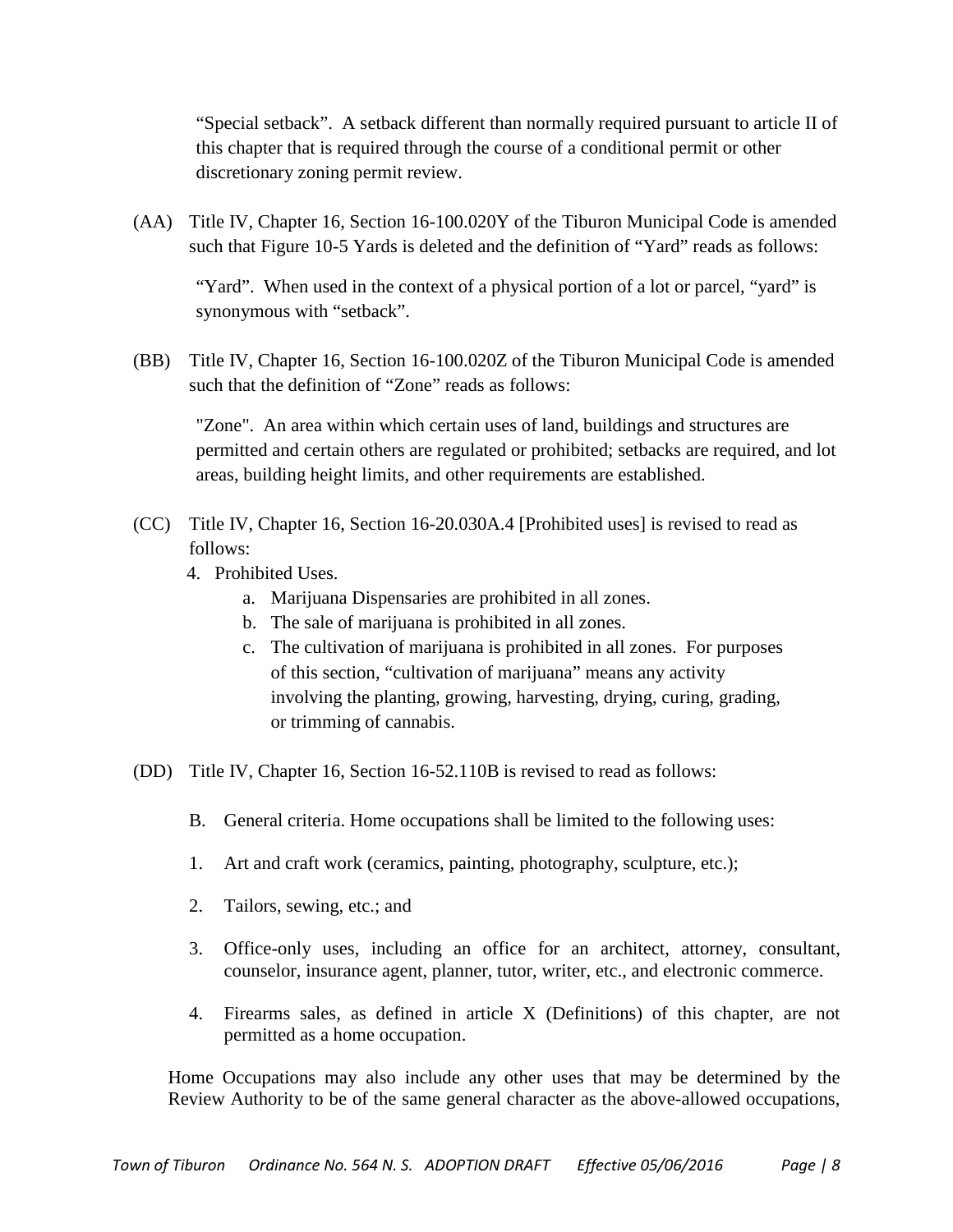and not objectionable or detrimental to the zone in which they are located.

- (EE) Title IV, Chapter 16, Section 16-22.030A.2 [Conditional uses permitted in the NC zone] is revised to add the term "Firearms sales" to the alphabetical list of uses set forth therein.
- (FF) Title IV, Chapter 16, Section 16-22.030A.1.a is revised to read as follows:
	- a. Use-for-use changes (e.g., restaurant to restaurant) or minor structural alterations when no substantive intensification of use, as determined by the Director, is proposed; except as set forth in Subsection A.1.e below. Substantive intensification of use shall be measured in terms of parking requirements, number of employees at maximum shift, total floor area occupied, vehicular trip generation, or other factors within the reasonable discretion of the Director. The term "use for use changes" is qualified to limit its applicability to situations where the replacement use is substantially similar to the prior use in the reasonable discretion of the Director.

### **SECTION 3. SEVERABILITY.**

If any section, subsection, clause, sentence, or phrase of this Ordinance is for any reason held to be invalid or unconstitutional by a decision of a Court of competent jurisdiction, such decision shall not affect the validity of the remaining portions of the Ordinance. The Town Council of the Town of Tiburon hereby declares that it would have passed this Ordinance, any section, subsection, sentence, clause or phrase thereof, irrespective of the fact that anyone or more sections, subsections, sentences, clauses, or phrases may be declared invalid or unconstitutional.

## **SECTION 4. PUBLICATION AND EFFECTIVE DATE.**

This ordinance shall be in full force and effect thirty (30) days after the date of adoption. Pursuant to the provisions of the California Government Code, a summary of this ordinance shall be prepared by the Town Attorney. At least five (5) days prior to the Town Council meeting at which adoption of the ordinance is scheduled, the Town Clerk shall (1) publish the summary in a newspaper of general circulation in the Town of Tiburon, and (2) post in the office of the Town Clerk a certified copy of this ordinance. Within fifteen (15) days after the adoption of this ordinance, the Town Clerk shall (1) publish the summary in a newspaper of general circulation in the Town of Tiburon, and (2) post in the office of the Town Clerk a certified copy of the ordinance along with the names of those Council members voting for and against the ordinance.

This ordinance was introduced at a regular meeting of the Town Council of the Town of Tiburon on March 16, 2016, and was adopted at a regular meeting of the Town Council of the Town of Tiburon on April 6, 2016, by the following vote: